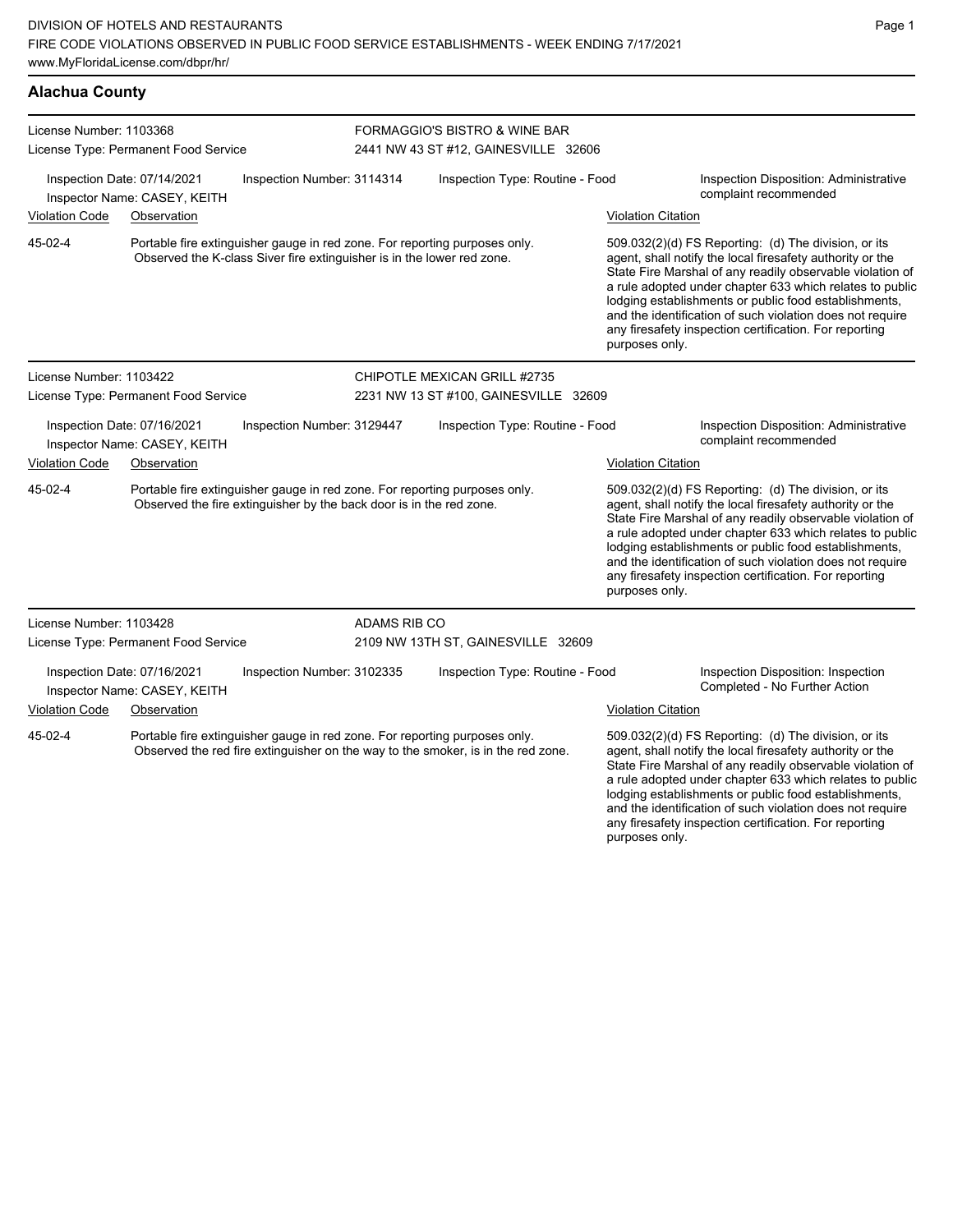| License Number: 1305665<br>License Type: Permanent Food Service |                                                                                                                         | <b>DENNYS</b>              | 2438 MARTIN LUTHER KING JR BLVD, PANAMA CITY | 32405                           |                           |                                                                                                                                                                                                                                                                                                                                                                                                                            |
|-----------------------------------------------------------------|-------------------------------------------------------------------------------------------------------------------------|----------------------------|----------------------------------------------|---------------------------------|---------------------------|----------------------------------------------------------------------------------------------------------------------------------------------------------------------------------------------------------------------------------------------------------------------------------------------------------------------------------------------------------------------------------------------------------------------------|
| Inspection Date: 07/15/2021                                     | Inspector Name: LYNN, NICKOLAS                                                                                          | Inspection Number: 3127329 |                                              | Inspection Type: Routine - Food |                           | Inspection Disposition: Inspection<br>Completed - No Further Action                                                                                                                                                                                                                                                                                                                                                        |
| <b>Violation Code</b>                                           | Observation                                                                                                             |                            |                                              |                                 | <b>Violation Citation</b> |                                                                                                                                                                                                                                                                                                                                                                                                                            |
| 45-02-4                                                         | Portable fire extinguisher gauge in red zone. For reporting purposes only. K class<br>by kitchen door in recharge zone. |                            |                                              |                                 | purposes only.            | 509.032(2)(d) FS Reporting: (d) The division, or its<br>agent, shall notify the local firesafety authority or the<br>State Fire Marshal of any readily observable violation of<br>a rule adopted under chapter 633 which relates to public<br>lodging establishments or public food establishments,<br>and the identification of such violation does not require<br>any firesafety inspection certification. For reporting |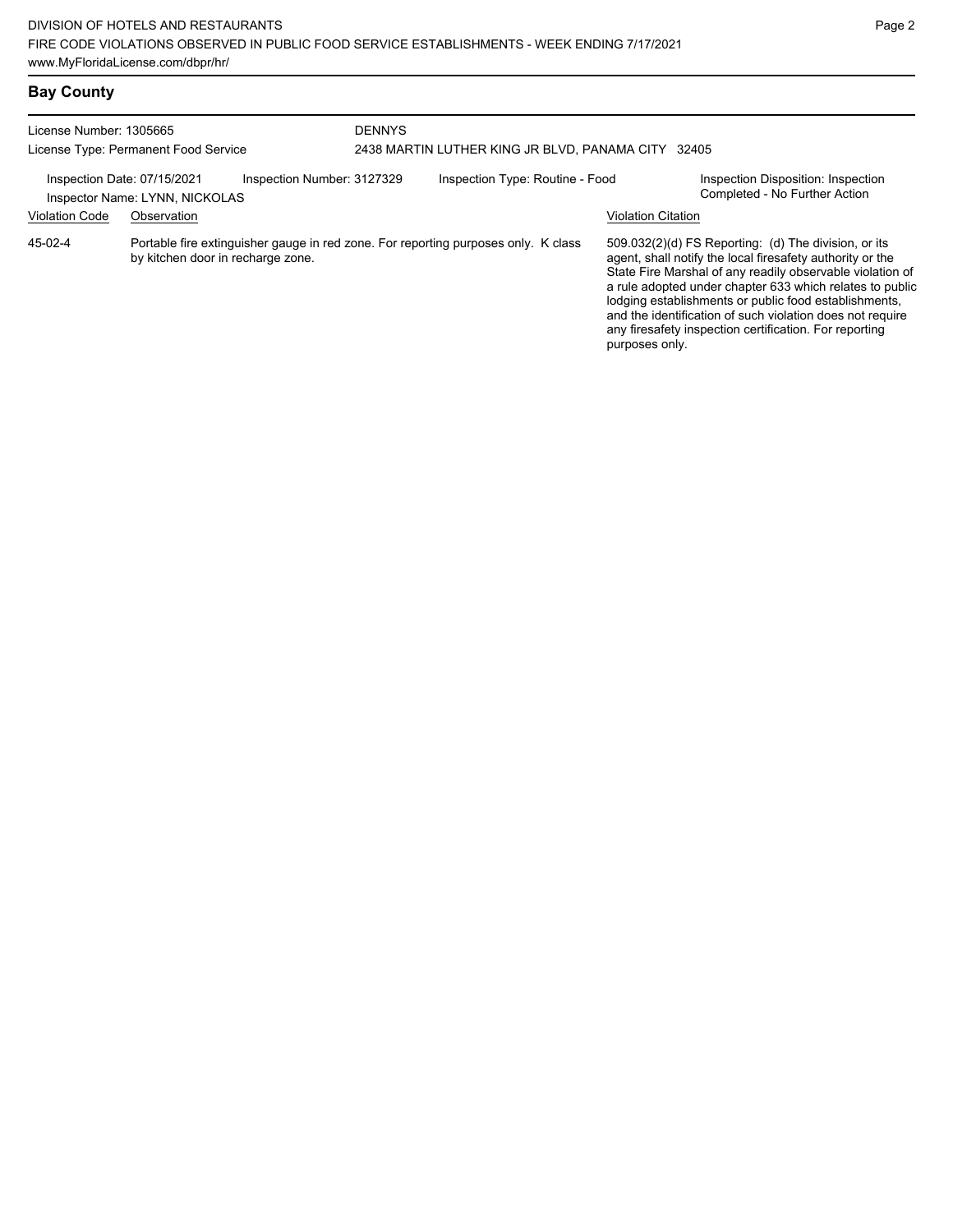| <b>Bradford County</b> |  |
|------------------------|--|
|------------------------|--|

| License Number: 1400157<br>License Type: Permanent Food Service |                                                                            | SONIC DRIVE IN #5185                                                       | 825 N TEMPLE AVE, STARKE 32091 |                                 |                           |                                                                                                                                                                                                                                                                                                                                                                                                                            |
|-----------------------------------------------------------------|----------------------------------------------------------------------------|----------------------------------------------------------------------------|--------------------------------|---------------------------------|---------------------------|----------------------------------------------------------------------------------------------------------------------------------------------------------------------------------------------------------------------------------------------------------------------------------------------------------------------------------------------------------------------------------------------------------------------------|
| <b>Violation Code</b>                                           | Inspection Date: 07/16/2021<br>Inspector Name: DOTY, JOSEPH<br>Observation | Inspection Number: 3106566                                                 |                                | Inspection Type: Routine - Food | <b>Violation Citation</b> | <b>Inspection Disposition: Administrative</b><br>complaint recommended                                                                                                                                                                                                                                                                                                                                                     |
| $45-02-4$                                                       | Fire extinguisher near back door                                           | Portable fire extinguisher gauge in red zone. For reporting purposes only. |                                |                                 | purposes only.            | 509.032(2)(d) FS Reporting: (d) The division, or its<br>agent, shall notify the local firesafety authority or the<br>State Fire Marshal of any readily observable violation of<br>a rule adopted under chapter 633 which relates to public<br>lodging establishments or public food establishments,<br>and the identification of such violation does not require<br>any firesafety inspection certification. For reporting |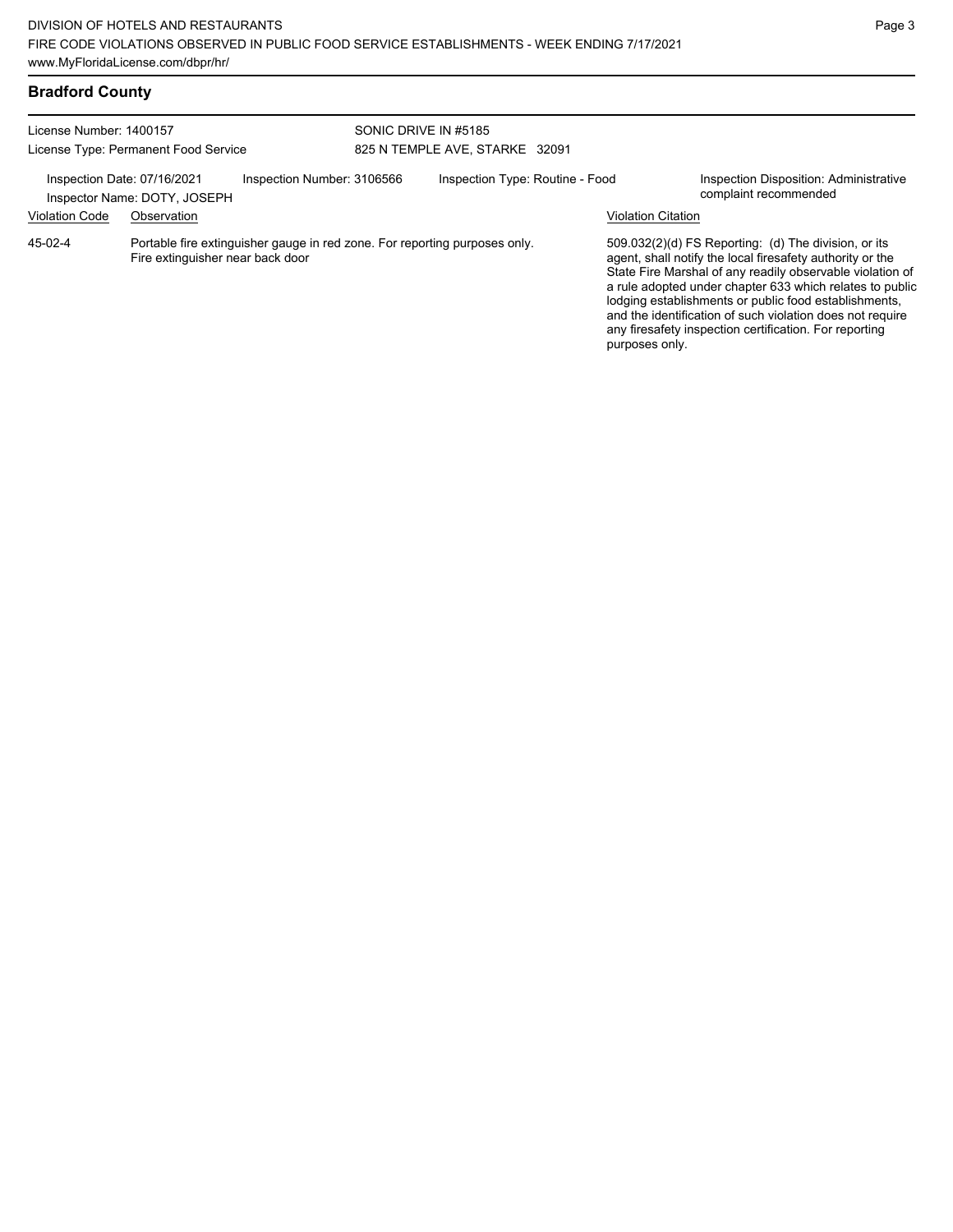any firesafety inspection certification. For reporting

purposes only.

## **Brevard County**

#### License Number: 1502535 License Type: Permanent Food Service CHICK-FIL-A AT MELBOURNE SQUARE 1700 W NEW HAVEN AVE STE 407, MELBOURNE 32904 Inspection Date: 07/12/2021 Inspection Number: 3126256 Inspection Type: Routine - Food Inspection Disposition: Inspection<br>Inspector Name: OLINONES ANTONIO Inspector Name: QUINONES, ANTONIO Violation Code Observation Violation Citation Exposure of electrical wiring. For reporting purposes only. - ceiling light missing cover and exposed electrical wiring. 509.032(2)(d) FS Reporting: (d) The division, or its agent, shall notify the local firesafety authority or the State Fire Marshal of any readily observable violation of a rule adopted under chapter 633 which relates to public lodging establishments or public food establishments, and the identification of such violation does not require 47-03-4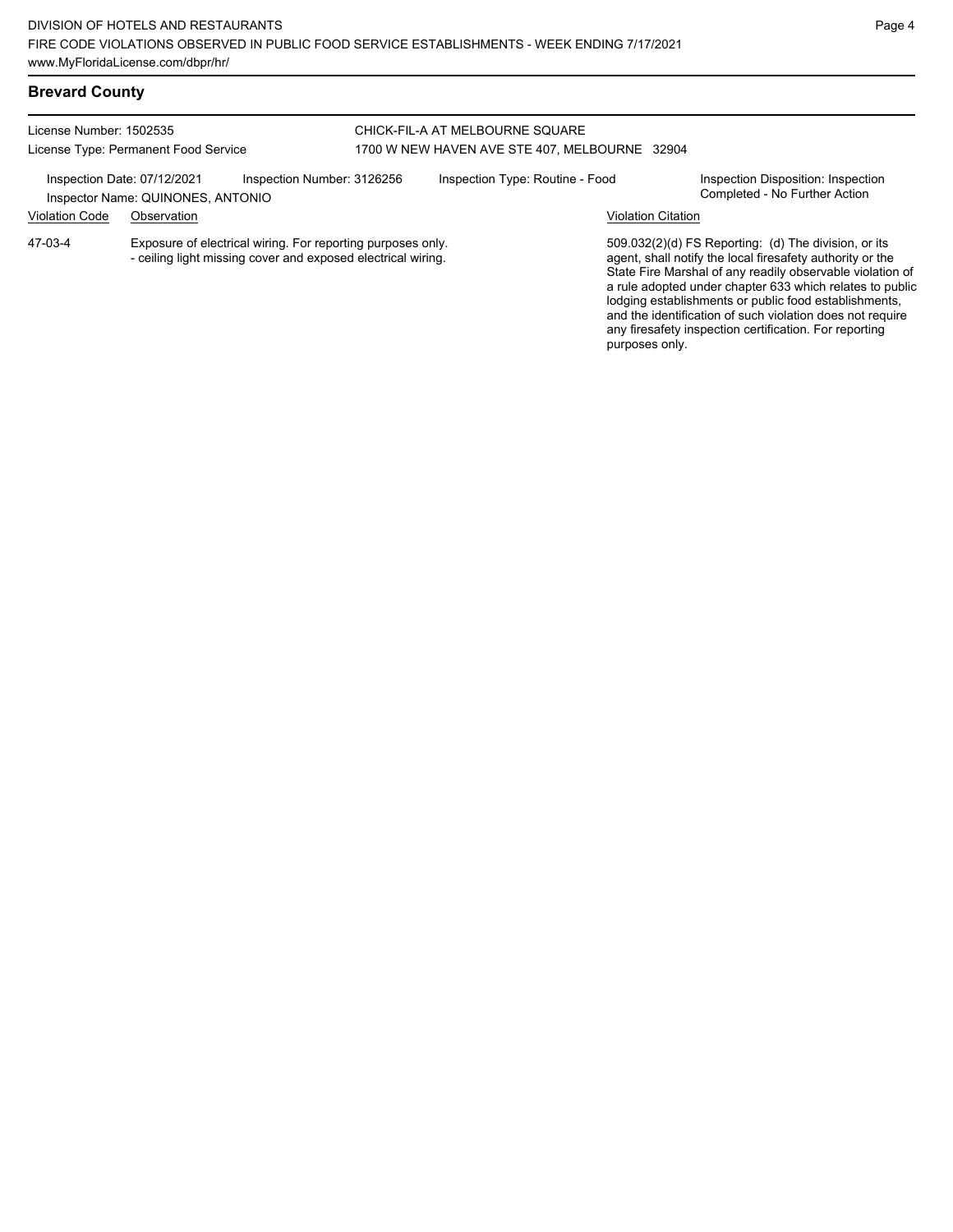| <b>Broward County</b> |  |
|-----------------------|--|
|                       |  |

| License Number: 1619626 | License Type: Permanent Food Service                                                                                                                                                                                                                                                     |                   | LAS CARNITAS LATIN CUISINE<br>3305 N FEDERAL HWY, POMPANO BEACH 33064 |                                                                                                                                                                                                                                                                                                                                                                                                                                              |  |  |
|-------------------------|------------------------------------------------------------------------------------------------------------------------------------------------------------------------------------------------------------------------------------------------------------------------------------------|-------------------|-----------------------------------------------------------------------|----------------------------------------------------------------------------------------------------------------------------------------------------------------------------------------------------------------------------------------------------------------------------------------------------------------------------------------------------------------------------------------------------------------------------------------------|--|--|
|                         | Inspection Date: 07/15/2021<br>Inspection Number: 3087438<br>Inspector Name: STEUBER, RYAN                                                                                                                                                                                               |                   | Inspection Type: Complaint Full                                       | Inspection Disposition: Emergency<br>order recommended                                                                                                                                                                                                                                                                                                                                                                                       |  |  |
| Violation Code          | Observation                                                                                                                                                                                                                                                                              |                   |                                                                       | <b>Violation Citation</b>                                                                                                                                                                                                                                                                                                                                                                                                                    |  |  |
| 46-01-4                 | Marked exit/path to marked exit blocked. For reporting purposes only. In dry<br>storage room, boxes and water stacked directly in front of the exit.                                                                                                                                     |                   |                                                                       | 509.032(2)(d) FS Reporting: (d) The division, or its<br>agent, shall notify the local firesafety authority or the<br>State Fire Marshal of any readily observable violation of<br>a rule adopted under chapter 633 which relates to public<br>lodging establishments or public food establishments,<br>and the identification of such violation does not require<br>any firesafety inspection certification. For reporting<br>purposes only. |  |  |
| License Number: 1623792 |                                                                                                                                                                                                                                                                                          | TACO BELL #181    |                                                                       |                                                                                                                                                                                                                                                                                                                                                                                                                                              |  |  |
|                         | License Type: Permanent Food Service                                                                                                                                                                                                                                                     |                   | 11431 W SAMPLE RD, CORAL SPRINGS 33065                                |                                                                                                                                                                                                                                                                                                                                                                                                                                              |  |  |
|                         | Inspection Date: 07/12/2021<br>Inspection Number: 3097294<br>Inspector Name: GRAY, ANTHONY                                                                                                                                                                                               |                   | Inspection Type: Routine - Food                                       | Inspection Disposition: Inspection<br>Completed - No Further Action                                                                                                                                                                                                                                                                                                                                                                          |  |  |
| Violation Code          | Observation                                                                                                                                                                                                                                                                              |                   |                                                                       | <b>Violation Citation</b>                                                                                                                                                                                                                                                                                                                                                                                                                    |  |  |
| 46-01-4                 | Marked exit/path to marked exit blocked. For reporting purposes only.<br>-Observed exit door blocked with boxes and garbage container.                                                                                                                                                   |                   |                                                                       | 509.032(2)(d) FS Reporting: (d) The division, or its<br>agent, shall notify the local firesafety authority or the<br>State Fire Marshal of any readily observable violation of<br>a rule adopted under chapter 633 which relates to public<br>lodging establishments or public food establishments,<br>and the identification of such violation does not require<br>any firesafety inspection certification. For reporting<br>purposes only. |  |  |
| License Number: 1611115 |                                                                                                                                                                                                                                                                                          |                   | LITTLE CAESARS #207                                                   |                                                                                                                                                                                                                                                                                                                                                                                                                                              |  |  |
|                         | License Type: Permanent Food Service                                                                                                                                                                                                                                                     |                   | 277 S SR 7, MARGATE 33068                                             |                                                                                                                                                                                                                                                                                                                                                                                                                                              |  |  |
|                         | Inspection Date: 07/13/2021<br>Inspection Number: 3131004<br>Inspector Name: ROGERS, VERNEL                                                                                                                                                                                              |                   | Inspection Type: Routine - Food                                       | Inspection Disposition: Warning<br><b>Issued</b>                                                                                                                                                                                                                                                                                                                                                                                             |  |  |
| Violation Code          | Observation                                                                                                                                                                                                                                                                              |                   |                                                                       | <b>Violation Citation</b>                                                                                                                                                                                                                                                                                                                                                                                                                    |  |  |
| 46-01-4                 | Marked exit/path to marked exit blocked. For reporting purposes only. Observed<br>Main kitchen rear exit door blocked by trash can and speed rack. Operator moved<br>trash can and speed rack. ** Corrected On-Site**                                                                    |                   |                                                                       | 509.032(2)(d) FS Reporting: (d) The division, or its<br>agent, shall notify the local firesafety authority or the<br>State Fire Marshal of any readily observable violation of<br>a rule adopted under chapter 633 which relates to public<br>lodging establishments or public food establishments,<br>and the identification of such violation does not require<br>any firesafety inspection certification. For reporting<br>purposes only. |  |  |
| License Number: 1623408 |                                                                                                                                                                                                                                                                                          | <b>BOKAMPER'S</b> |                                                                       |                                                                                                                                                                                                                                                                                                                                                                                                                                              |  |  |
|                         | License Type: Permanent Food Service                                                                                                                                                                                                                                                     |                   | 3115 NE 32 AVE, FORT LAUDERDALE 33308                                 |                                                                                                                                                                                                                                                                                                                                                                                                                                              |  |  |
|                         | Inspection Date: 07/13/2021<br>Inspection Number: 3139658<br>Inspector Name: DEJONG, STEVEN                                                                                                                                                                                              |                   | Inspection Type: Complaint Full                                       | Inspection Disposition: Warning<br><b>Issued</b>                                                                                                                                                                                                                                                                                                                                                                                             |  |  |
| <b>Violation Code</b>   | Observation                                                                                                                                                                                                                                                                              |                   |                                                                       | <b>Violation Citation</b>                                                                                                                                                                                                                                                                                                                                                                                                                    |  |  |
| 45-04-4                 | Use of cooking equipment producing grease laden vapors/smoke with no hood<br>suppression system installed.<br>Small fryer on prep cooler by ice cream / dessert station.<br>Fryer turned off and Chef moved unit next to grill under hood. Notified AHJ.<br>For reporting purposes only. |                   |                                                                       | 509.032(2)(d) FS Reporting: (d) The division, or its<br>agent, shall notify the local firesafety authority or the<br>State Fire Marshal of any readily observable violation of<br>a rule adopted under chapter 633 which relates to public<br>lodging establishments or public food establishments,<br>and the identification of such violation does not require<br>any firesafety inspection certification. For reporting<br>purposes only. |  |  |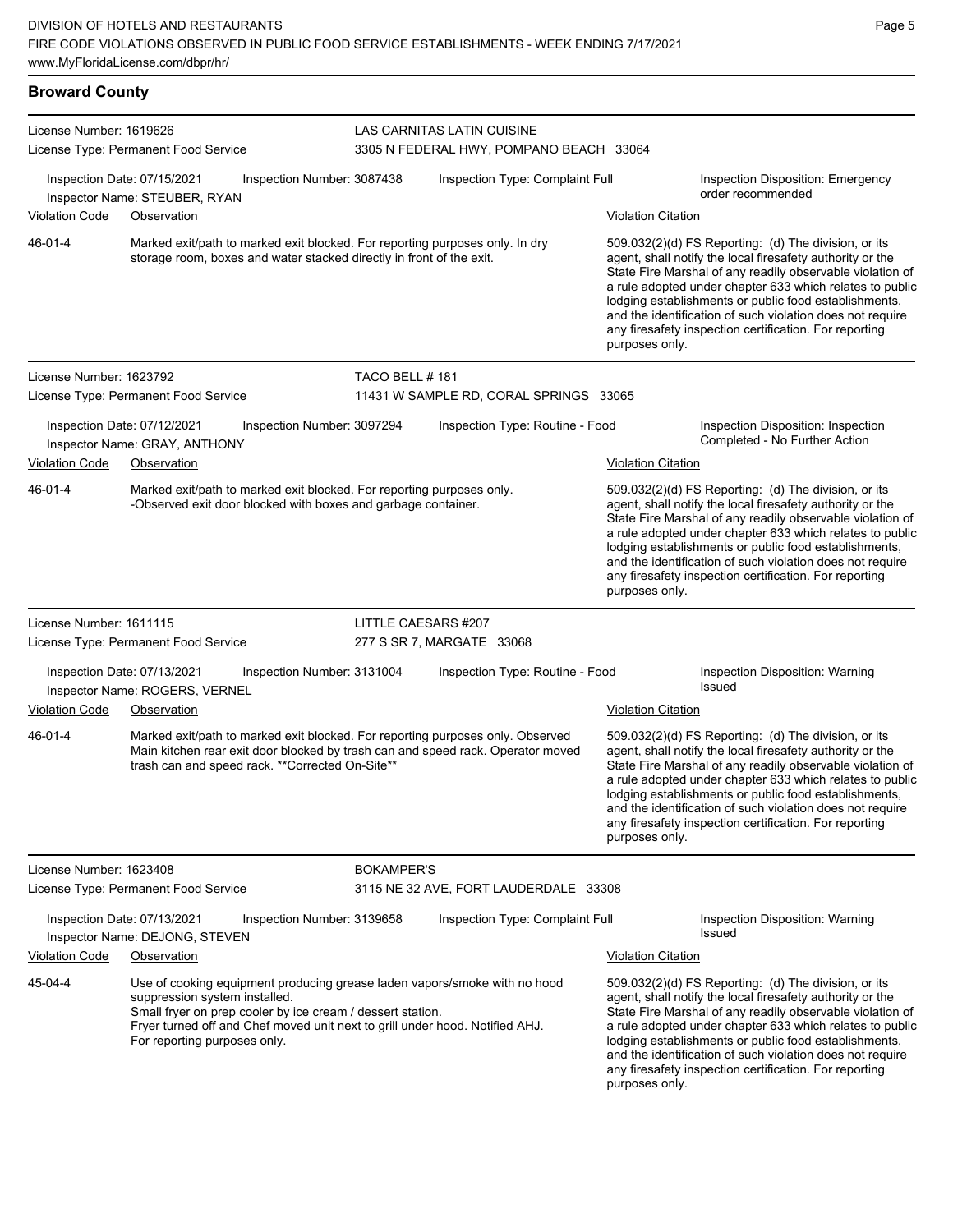### **Broward County**

| License Number: 1613633                                                                              |                                                                                                           |                                                                                                                                                                                                                                                             | <b>ALL SPICE</b>                |                                                                                                                                                                                                                                                                                                                                                                                       |                                                                                                                                                                                                                                                                                                                                                                                                                                              |                                                                     |
|------------------------------------------------------------------------------------------------------|-----------------------------------------------------------------------------------------------------------|-------------------------------------------------------------------------------------------------------------------------------------------------------------------------------------------------------------------------------------------------------------|---------------------------------|---------------------------------------------------------------------------------------------------------------------------------------------------------------------------------------------------------------------------------------------------------------------------------------------------------------------------------------------------------------------------------------|----------------------------------------------------------------------------------------------------------------------------------------------------------------------------------------------------------------------------------------------------------------------------------------------------------------------------------------------------------------------------------------------------------------------------------------------|---------------------------------------------------------------------|
|                                                                                                      | License Type: Permanent Food Service                                                                      |                                                                                                                                                                                                                                                             |                                 | 908 W SUNRISE BLVD, FORT LAUDERDALE 33311                                                                                                                                                                                                                                                                                                                                             |                                                                                                                                                                                                                                                                                                                                                                                                                                              |                                                                     |
| Inspection Date: 07/15/2021<br>Inspection Number: 3110779<br>Inspector Name: MATTIELLO-ATASSI, MARIA |                                                                                                           |                                                                                                                                                                                                                                                             | Inspection Type: Routine - Food |                                                                                                                                                                                                                                                                                                                                                                                       | Inspection Disposition: Inspection<br>Completed - No Further Action                                                                                                                                                                                                                                                                                                                                                                          |                                                                     |
| <b>Violation Code</b>                                                                                | Observation                                                                                               |                                                                                                                                                                                                                                                             |                                 |                                                                                                                                                                                                                                                                                                                                                                                       | <b>Violation Citation</b>                                                                                                                                                                                                                                                                                                                                                                                                                    |                                                                     |
| 45-02-4                                                                                              | Portable fire extinguisher gauge in red zone. For reporting purposes only.<br>For extinguisher in kitchen |                                                                                                                                                                                                                                                             |                                 |                                                                                                                                                                                                                                                                                                                                                                                       | 509.032(2)(d) FS Reporting: (d) The division, or its<br>agent, shall notify the local firesafety authority or the<br>State Fire Marshal of any readily observable violation of<br>a rule adopted under chapter 633 which relates to public<br>lodging establishments or public food establishments,<br>and the identification of such violation does not require<br>any firesafety inspection certification. For reporting<br>purposes only. |                                                                     |
| License Number: 1620142                                                                              |                                                                                                           |                                                                                                                                                                                                                                                             |                                 | PEYTON'S PLACE BAR & GRILL                                                                                                                                                                                                                                                                                                                                                            |                                                                                                                                                                                                                                                                                                                                                                                                                                              |                                                                     |
|                                                                                                      | License Type: Permanent Food Service                                                                      |                                                                                                                                                                                                                                                             |                                 | 13400 W SUNRISE BLVD, SUNRISE 33323                                                                                                                                                                                                                                                                                                                                                   |                                                                                                                                                                                                                                                                                                                                                                                                                                              |                                                                     |
|                                                                                                      | Inspection Date: 07/16/2021<br>Inspector Name: BRADY, OSSIAN                                              | Inspection Number: 3132821                                                                                                                                                                                                                                  |                                 | Inspection Type: Routine - Food                                                                                                                                                                                                                                                                                                                                                       |                                                                                                                                                                                                                                                                                                                                                                                                                                              | Inspection Disposition: Inspection<br>Completed - No Further Action |
| <b>Violation Code</b>                                                                                | Observation                                                                                               |                                                                                                                                                                                                                                                             |                                 |                                                                                                                                                                                                                                                                                                                                                                                       | <b>Violation Citation</b>                                                                                                                                                                                                                                                                                                                                                                                                                    |                                                                     |
| 48-01-5<br>For reporting purposes only.<br>21, 2021. ** Corrective Action Taken**                    |                                                                                                           | No current insurance inspector boiler report or boiler certificate available for boiler.<br>Observed certificates 098676 expired 02/19/21 and 098655 expired 02/19/21. Per<br>previous inspections operator stated inspector was to come out Wednesday July |                                 | 61C-1.004(10) FAC Reporting: (10) Heating and<br>ventilation - The heating and ventilation system shall be<br>kept in good repair or be installed to maintain a<br>minimum of 68 degrees Fahrenheit throughout the<br>building. The insurance inspectors boiler report is<br>required annually for power boilers and high<br>pressure/high temperature boilers and biannually for low |                                                                                                                                                                                                                                                                                                                                                                                                                                              |                                                                     |

pressure steam or vapor heating boilers and shall be posted in the boiler room. For reporting purposes only.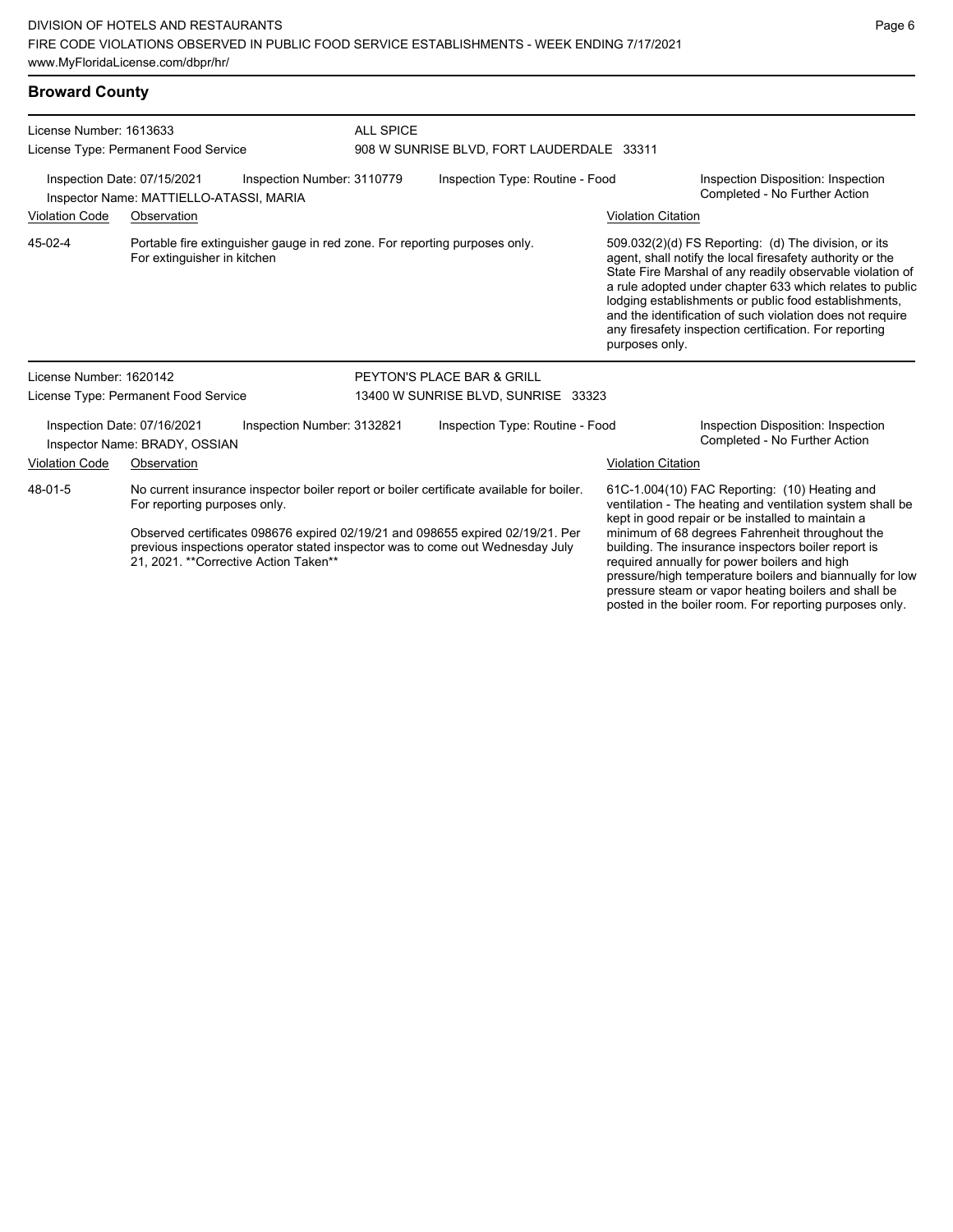| <b>Collier County</b>                                                                      |                                                                                                                                                                                             |                            |                                                                                                                                                                                                                                                                                                                                                                                                                                                                                                                                                                                                               |                           |                                                                                                                                                                                                                                                                                                                                                                                                                            |  |  |
|--------------------------------------------------------------------------------------------|---------------------------------------------------------------------------------------------------------------------------------------------------------------------------------------------|----------------------------|---------------------------------------------------------------------------------------------------------------------------------------------------------------------------------------------------------------------------------------------------------------------------------------------------------------------------------------------------------------------------------------------------------------------------------------------------------------------------------------------------------------------------------------------------------------------------------------------------------------|---------------------------|----------------------------------------------------------------------------------------------------------------------------------------------------------------------------------------------------------------------------------------------------------------------------------------------------------------------------------------------------------------------------------------------------------------------------|--|--|
| License Number: 2102134                                                                    |                                                                                                                                                                                             |                            | RITZ CARLTON-GUMBO LIMBO / SAND BAR                                                                                                                                                                                                                                                                                                                                                                                                                                                                                                                                                                           |                           |                                                                                                                                                                                                                                                                                                                                                                                                                            |  |  |
|                                                                                            | License Type: Permanent Food Service                                                                                                                                                        |                            | 280 VANDERBILT BEACH RD, NAPLES 34108                                                                                                                                                                                                                                                                                                                                                                                                                                                                                                                                                                         |                           |                                                                                                                                                                                                                                                                                                                                                                                                                            |  |  |
|                                                                                            | Inspection Date: 07/14/2021<br>Inspector Name: PFENNING, BRUNO                                                                                                                              | Inspection Number: 3122021 | Inspection Type: Routine - Food                                                                                                                                                                                                                                                                                                                                                                                                                                                                                                                                                                               |                           | Inspection Disposition: Warning<br>Issued                                                                                                                                                                                                                                                                                                                                                                                  |  |  |
| Violation Code                                                                             | Observation                                                                                                                                                                                 |                            |                                                                                                                                                                                                                                                                                                                                                                                                                                                                                                                                                                                                               | <b>Violation Citation</b> |                                                                                                                                                                                                                                                                                                                                                                                                                            |  |  |
| 45-05-4                                                                                    | On-Site**                                                                                                                                                                                   |                            | Portable fire extinguisher missing from its designated location. For reporting<br>509.032(2)(d) FS Reporting: (d) The division, or its<br>purposes only. Operator moved extinguishers to proper storage. ** Corrected<br>agent, shall notify the local firesafety authority or the<br>State Fire Marshal of any readily observable violation of<br>a rule adopted under chapter 633 which relates to public<br>lodging establishments or public food establishments,<br>and the identification of such violation does not require<br>any firesafety inspection certification. For reporting<br>purposes only. |                           |                                                                                                                                                                                                                                                                                                                                                                                                                            |  |  |
| License Number: 2102825                                                                    |                                                                                                                                                                                             |                            | KOMOON THAI SUSHI & CEVICHE                                                                                                                                                                                                                                                                                                                                                                                                                                                                                                                                                                                   |                           |                                                                                                                                                                                                                                                                                                                                                                                                                            |  |  |
|                                                                                            | License Type: Permanent Food Service                                                                                                                                                        |                            | 1575 PINE RIDGE RD UNIT 9, NAPLES 34109                                                                                                                                                                                                                                                                                                                                                                                                                                                                                                                                                                       |                           |                                                                                                                                                                                                                                                                                                                                                                                                                            |  |  |
|                                                                                            | Inspection Date: 07/14/2021<br>Inspector Name: DILLON, TIMOTHY                                                                                                                              | Inspection Number: 3139668 | Inspection Type: Complaint Full                                                                                                                                                                                                                                                                                                                                                                                                                                                                                                                                                                               |                           | Inspection Disposition: Inspection<br>Completed - No Further Action                                                                                                                                                                                                                                                                                                                                                        |  |  |
| <b>Violation Code</b>                                                                      | Observation                                                                                                                                                                                 |                            |                                                                                                                                                                                                                                                                                                                                                                                                                                                                                                                                                                                                               | <b>Violation Citation</b> |                                                                                                                                                                                                                                                                                                                                                                                                                            |  |  |
| 48-04-4                                                                                    | Propane tank (larger than 2.7 lb. water capacity/1 lb. gas capacity) located inside<br>of the building. For reporting purposes only. Observed a tank in the restaurant by<br>the back door. |                            |                                                                                                                                                                                                                                                                                                                                                                                                                                                                                                                                                                                                               | purposes only.            | 509.032(2)(d) FS Reporting: (d) The division, or its<br>agent, shall notify the local firesafety authority or the<br>State Fire Marshal of any readily observable violation of<br>a rule adopted under chapter 633 which relates to public<br>lodging establishments or public food establishments,<br>and the identification of such violation does not require<br>any firesafety inspection certification. For reporting |  |  |
| License Number: 2101030                                                                    |                                                                                                                                                                                             | THE DECK AT 560            |                                                                                                                                                                                                                                                                                                                                                                                                                                                                                                                                                                                                               |                           |                                                                                                                                                                                                                                                                                                                                                                                                                            |  |  |
|                                                                                            | License Type: Permanent Food Service                                                                                                                                                        |                            | 560 S. COLLIER BLVD, MARCO ISLAND 34145                                                                                                                                                                                                                                                                                                                                                                                                                                                                                                                                                                       |                           |                                                                                                                                                                                                                                                                                                                                                                                                                            |  |  |
| Inspection Date: 07/14/2021<br>Inspection Number: 3114939<br>Inspector Name: GRAVES, PETER |                                                                                                                                                                                             |                            | Inspection Type: Routine - Food                                                                                                                                                                                                                                                                                                                                                                                                                                                                                                                                                                               |                           | Inspection Disposition: Inspection<br>Completed - No Further Action                                                                                                                                                                                                                                                                                                                                                        |  |  |
| <b>Violation Code</b>                                                                      | Observation                                                                                                                                                                                 |                            |                                                                                                                                                                                                                                                                                                                                                                                                                                                                                                                                                                                                               | <b>Violation Citation</b> |                                                                                                                                                                                                                                                                                                                                                                                                                            |  |  |
| 48-01-5                                                                                    | No current insurance inspector boiler report or boiler certificate available for boiler.<br>For reporting purposes only. Observed boiler certification has expired.                         |                            |                                                                                                                                                                                                                                                                                                                                                                                                                                                                                                                                                                                                               |                           | 61C-1.004(10) FAC Reporting: (10) Heating and<br>ventilation - The heating and ventilation system shall be<br>kept in good repair or be installed to maintain a<br>minimum of 68 degrees Fahrenheit throughout the<br>building. The insurance inspectors boiler report is                                                                                                                                                  |  |  |

required annually for power boilers and high

pressure/high temperature boilers and biannually for low pressure steam or vapor heating boilers and shall be posted in the boiler room. For reporting purposes only.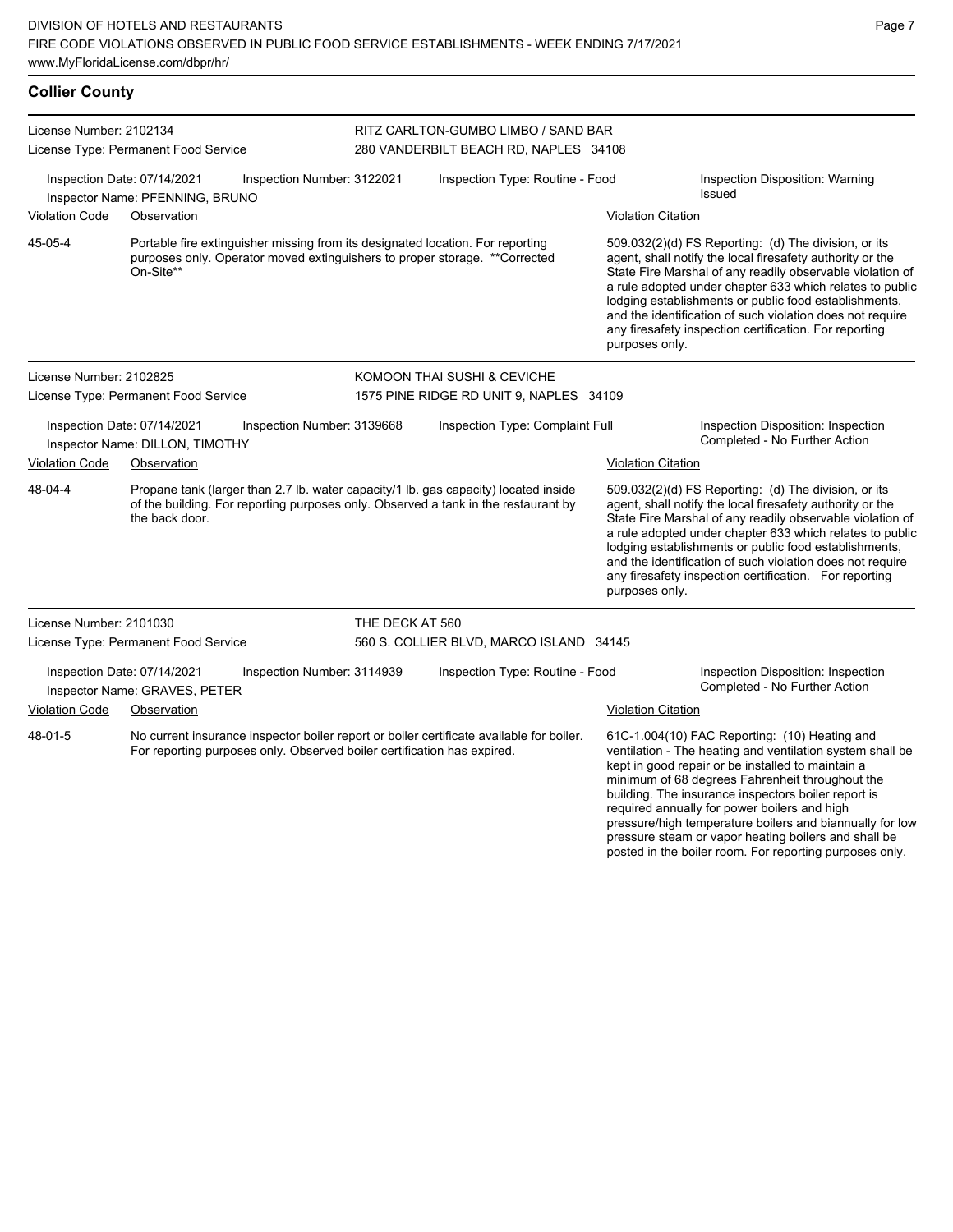| License Number: 2200734                                                                                    |             |  | <b>DUNKIN DONUTS</b>            |                                     |                                                                                                                                                                                                                                                                                                                                                                                                                            |                                           |
|------------------------------------------------------------------------------------------------------------|-------------|--|---------------------------------|-------------------------------------|----------------------------------------------------------------------------------------------------------------------------------------------------------------------------------------------------------------------------------------------------------------------------------------------------------------------------------------------------------------------------------------------------------------------------|-------------------------------------------|
| License Type: Permanent Food Service                                                                       |             |  |                                 | 14143 S US HWY 441, LAKE CITY 32024 |                                                                                                                                                                                                                                                                                                                                                                                                                            |                                           |
| Inspection Number: 3091089<br>Inspection Date: 07/12/2021<br>Inspector Name: BAILEY, KIMBERLY              |             |  | Inspection Type: Routine - Food |                                     |                                                                                                                                                                                                                                                                                                                                                                                                                            | Inspection Disposition: Warning<br>Issued |
| <b>Violation Code</b>                                                                                      | Observation |  |                                 |                                     | <b>Violation Citation</b>                                                                                                                                                                                                                                                                                                                                                                                                  |                                           |
| 45-02-4<br>Portable fire extinguisher gauge in red zone. For reporting purposes only. By the<br>back door. |             |  |                                 | purposes only.                      | 509.032(2)(d) FS Reporting: (d) The division, or its<br>agent, shall notify the local firesafety authority or the<br>State Fire Marshal of any readily observable violation of<br>a rule adopted under chapter 633 which relates to public<br>lodging establishments or public food establishments,<br>and the identification of such violation does not require<br>any firesafety inspection certification. For reporting |                                           |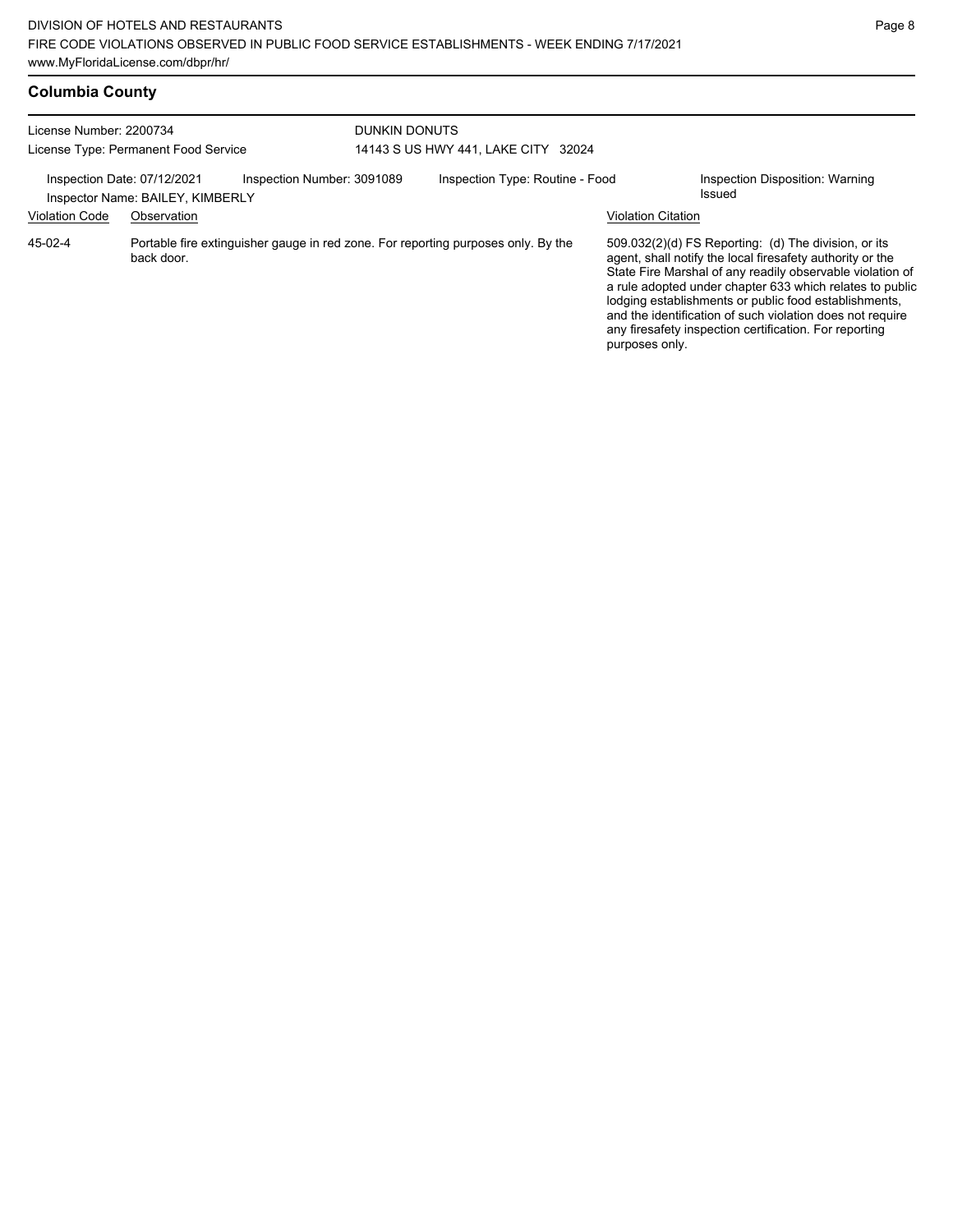| <b>Dade County</b>      |                                                                                                                                                                                                                                                                                                                                                                                                                                                                                                                            |                            |                                            |                                                                                                                                                                                                                                                                                                                                                                                                                                                                                                          |  |  |  |
|-------------------------|----------------------------------------------------------------------------------------------------------------------------------------------------------------------------------------------------------------------------------------------------------------------------------------------------------------------------------------------------------------------------------------------------------------------------------------------------------------------------------------------------------------------------|----------------------------|--------------------------------------------|----------------------------------------------------------------------------------------------------------------------------------------------------------------------------------------------------------------------------------------------------------------------------------------------------------------------------------------------------------------------------------------------------------------------------------------------------------------------------------------------------------|--|--|--|
| License Number: 2302701 |                                                                                                                                                                                                                                                                                                                                                                                                                                                                                                                            |                            | FRITANGA CANA BRAVA 3                      |                                                                                                                                                                                                                                                                                                                                                                                                                                                                                                          |  |  |  |
|                         | License Type: Permanent Food Service                                                                                                                                                                                                                                                                                                                                                                                                                                                                                       |                            | 2795 NW 7 ST, MIAMI 33125                  |                                                                                                                                                                                                                                                                                                                                                                                                                                                                                                          |  |  |  |
|                         | Inspection Date: 07/13/2021<br>Inspector Name: GONZALEZ, ERIK                                                                                                                                                                                                                                                                                                                                                                                                                                                              | Inspection Number: 3140100 | Inspection Type: Complaint Full            | Inspection Disposition: Inspection<br>Completed - No Further Action                                                                                                                                                                                                                                                                                                                                                                                                                                      |  |  |  |
| Violation Code          | Observation                                                                                                                                                                                                                                                                                                                                                                                                                                                                                                                |                            |                                            | <b>Violation Citation</b>                                                                                                                                                                                                                                                                                                                                                                                                                                                                                |  |  |  |
| 45-02-4                 | Portable fire extinguisher gauge in red zone. For reporting purposes only.<br>Observed extinguisher in recharge zone located inside ware washing area.                                                                                                                                                                                                                                                                                                                                                                     |                            |                                            | 509.032(2)(d) FS Reporting: (d) The division, or its<br>agent, shall notify the local firesafety authority or the<br>State Fire Marshal of any readily observable violation of<br>a rule adopted under chapter 633 which relates to public<br>lodging establishments or public food establishments,<br>and the identification of such violation does not require<br>any firesafety inspection certification. For reporting<br>purposes only.                                                             |  |  |  |
| License Number: 2330336 |                                                                                                                                                                                                                                                                                                                                                                                                                                                                                                                            |                            | BOTERO EMPLOYEE CAFETERIA                  |                                                                                                                                                                                                                                                                                                                                                                                                                                                                                                          |  |  |  |
|                         | License Type: Permanent Food Service                                                                                                                                                                                                                                                                                                                                                                                                                                                                                       |                            | 1435 BRICKELL AVE, MIAMI 33131             |                                                                                                                                                                                                                                                                                                                                                                                                                                                                                                          |  |  |  |
|                         | Inspection Date: 07/16/2021<br>Inspector Name: HENLEY, LATONYA                                                                                                                                                                                                                                                                                                                                                                                                                                                             | Inspection Number: 3140528 | Inspection Type: Food-Licensing Inspection | Inspection Disposition: Inspection<br>Completed - No Further Action                                                                                                                                                                                                                                                                                                                                                                                                                                      |  |  |  |
| <b>Violation Code</b>   | Observation                                                                                                                                                                                                                                                                                                                                                                                                                                                                                                                |                            |                                            | <b>Violation Citation</b>                                                                                                                                                                                                                                                                                                                                                                                                                                                                                |  |  |  |
| 48-01-5                 | No current insurance inspector boiler report or boiler certificate available for boiler.<br>For reporting purposes only. FI 134042, expired 02/04/21; FI 134041, expired<br>02/04/21; on the 10th floor. FL 57334 expiration date 02/04/21, FL 13404<br>expiration date 02/04/21, expiration date 02/04/21, FL96424 02/04/21,FL 96425<br>expiration date 02/04/21,7th floor. Fl 017975, expires 07/24/20; FL 017974,<br>expires 05/23/20, 18th floor. FI 057332, expired 2/4/21. FI 134041 2/4 21. FI<br>134042 2nd floor  |                            |                                            | 61C-1.004(10) FAC Reporting: (10) Heating and<br>ventilation - The heating and ventilation system shall be<br>kept in good repair or be installed to maintain a<br>minimum of 68 degrees Fahrenheit throughout the<br>building. The insurance inspectors boiler report is<br>required annually for power boilers and high<br>pressure/high temperature boilers and biannually for low<br>pressure steam or vapor heating boilers and shall be<br>posted in the boiler room. For reporting purposes only. |  |  |  |
| License Number: 2330344 |                                                                                                                                                                                                                                                                                                                                                                                                                                                                                                                            |                            | PFOUR SEASON HOTEL MIAMI BANQUET KITCHEN   |                                                                                                                                                                                                                                                                                                                                                                                                                                                                                                          |  |  |  |
|                         | License Type: Permanent Food Service                                                                                                                                                                                                                                                                                                                                                                                                                                                                                       |                            | 1435 BRICKELL AVE, MIAMI 33131             |                                                                                                                                                                                                                                                                                                                                                                                                                                                                                                          |  |  |  |
|                         | Inspection Date: 07/16/2021<br>Inspector Name: HENLEY, LATONYA                                                                                                                                                                                                                                                                                                                                                                                                                                                             | Inspection Number: 3140531 | Inspection Type: Food-Licensing Inspection | Inspection Disposition: Inspection<br>Completed - No Further Action                                                                                                                                                                                                                                                                                                                                                                                                                                      |  |  |  |
| <b>Violation Code</b>   | Observation                                                                                                                                                                                                                                                                                                                                                                                                                                                                                                                |                            |                                            | <b>Violation Citation</b>                                                                                                                                                                                                                                                                                                                                                                                                                                                                                |  |  |  |
| 48-01-5                 | No current insurance inspector boiler report or boiler certificate available for boiler.<br>For reporting purposes only. FI 134042, expired 02/04/21; FI 134041, expired<br>02/04/21; on the 10th floor. FL 57334 expiration date 02/04/21, FL 13404<br>expiration date 02/04/21, expiration date 02/04/21, FL96424 02/04/21, FL 96425<br>expiration date 02/04/21,7th floor. FI 017975, expires 07/24/20; FL 017974,<br>expires 05/23/20, 18th floor. FI 057332, expired 2/4/21. FI 134041 2/4 21. FI<br>134042 2nd floor |                            |                                            | 61C-1.004(10) FAC Reporting: (10) Heating and<br>ventilation - The heating and ventilation system shall be<br>kept in good repair or be installed to maintain a<br>minimum of 68 degrees Fahrenheit throughout the<br>building. The insurance inspectors boiler report is<br>required annually for power boilers and high<br>pressure/high temperature boilers and biannually for low<br>pressure steam or vapor heating boilers and shall be                                                            |  |  |  |

posted in the boiler room. For reporting purposes only.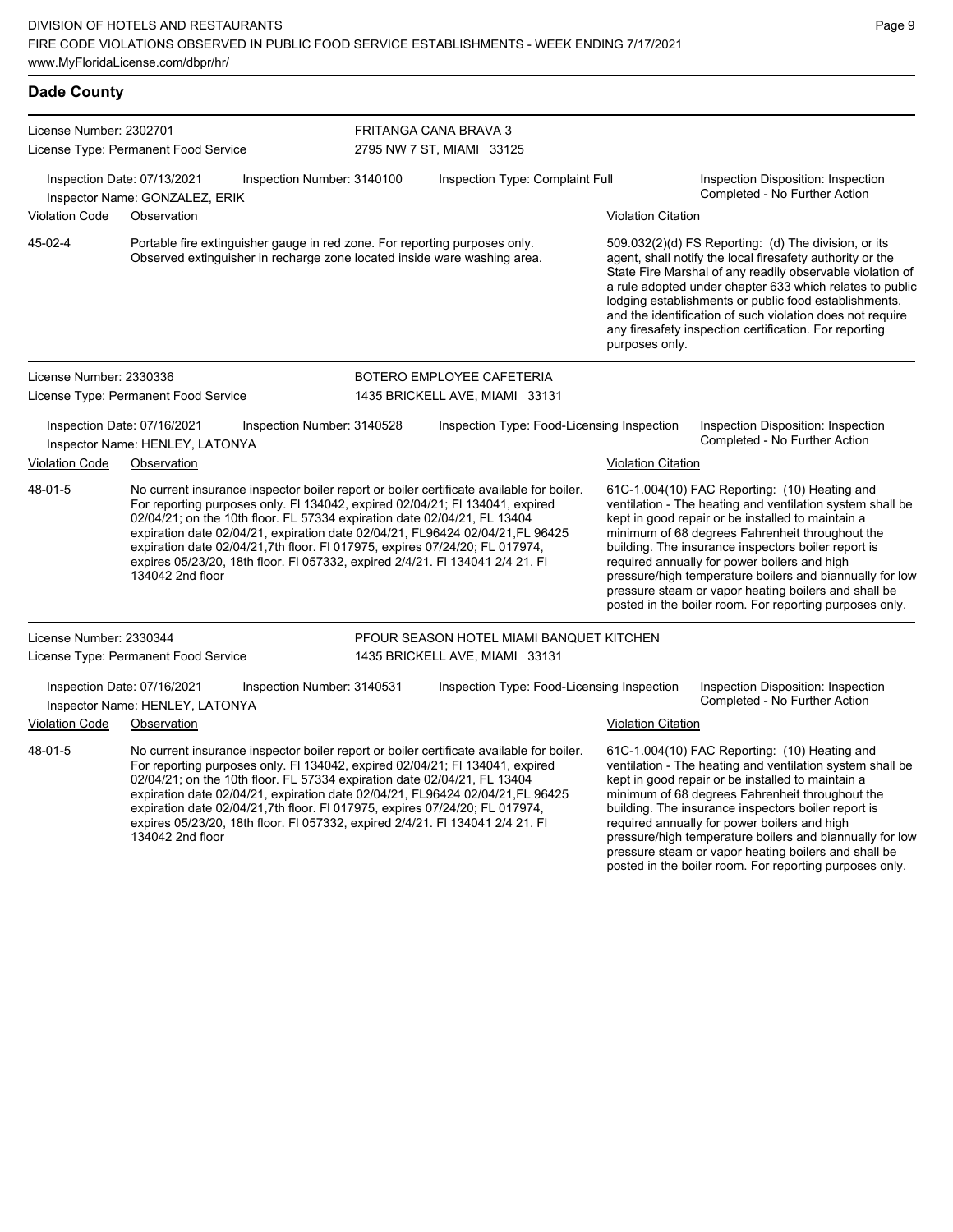EDGE

**Dade County**

License Number: 2330346

License Type: Permanent Food Service

#### Inspection Date: 07/16/2021 Inspection Number: 3140529 Inspection Type: Food-Licensing Inspection Inspection Disposition: Inspection Completed - No Further Action Inspector Name: HENLEY, LATONYA Violation Code Observation Violation Citation Use of cooking equipment producing grease laden vapors/smoke with no hood suppression system installed. Notified Fire AHJ. For reporting purposes only. Observed establishment has a small grease fryer on a prep table with no hood suppression system above. Operator unplugged the grease fryer and moved it to the office during the inspection. As per operator, establishment will no longer use the grease fryer. \*\*Corrected On-Site\*\* 509.032(2)(d) FS Reporting: (d) The division, or its agent, shall notify the local firesafety authority or the State Fire Marshal of any readily observable violation of a rule adopted under chapter 633 which relates to public lodging establishments or public food establishments, and the identification of such violation does not require any firesafety inspection certification. For reporting purposes only. 45-04-4 No current insurance inspector boiler report or boiler certificate available for boiler. For reporting purposes only. Fl 134042, expired 02/04/21; Fl 134041, expired 02/04/21; on the 10th floor. FL 57334 expiration date 02/04/21, FL 13404 expiration date 02/04/21, expiration date 02/04/21, FL96424 02/04/21,FL 96425 expiration date 02/04/21,7th floor. Fl 017975, expires 07/24/20; FL 017974, expires 05/23/20, 18th floor. Fl 057332, expired 2/4/21. Fl 134041 2/4 21. Fl 134042 2nd floor 61C-1.004(10) FAC Reporting: (10) Heating and ventilation - The heating and ventilation system shall be kept in good repair or be installed to maintain a minimum of 68 degrees Fahrenheit throughout the building. The insurance inspectors boiler report is required annually for power boilers and high pressure/high temperature boilers and biannually for low pressure steam or vapor heating boilers and shall be posted in the boiler room. For reporting purposes only. 48-01-5 License Number: 2316987 License Type: Permanent Food Service HOLIDAY INN DOWNTOWN PORT OF MIAMI 340 BISCAYNE BLVD, MIAMI 33132 Inspection Date: 07/08/2021 Inspection Number: 3121359 Inspection Type: Routine - Food Inspection Disposition: Inspection Inspector Name: PAGAN, VICTOR **Inspector Name: PAGAN, VICTOR** Violation Code Observation Violation Citation No current insurance inspector boiler report or boiler certificate available for boiler. For reporting purposes only. 61C-1.004(10) FAC Reporting: (10) Heating and ventilation - The heating and ventilation system shall be kept in good repair or be installed to maintain a minimum of 68 degrees Fahrenheit throughout the building. The insurance inspectors boiler report is required annually for power boilers and high pressure/high temperature boilers and biannually for low pressure steam or vapor heating boilers and shall be posted in the boiler room. For reporting purposes only. 48-01-5 License Number: 2334071 License Type: Permanent Food Service SRIRACHA HOUSE 1502-1504 WASHINGTON AVENUE, MIAMI BEACH 33139 Inspection Date: 07/14/2021 Inspection Number: 3107792 Inspection Type: Routine - Food Inspection Disposition: Inspection Completed - No Further Action Inspector Name: HODGE, KRISTEN Violation Code Observation Violation Citation Marked exit/path to marked exit blocked. For reporting purposes only. At the time of inspection observed a pile of cardboard boxes blocking exit path leading to back kitchen exit door. 509.032(2)(d) FS Reporting: (d) The division, or its agent, shall notify the local firesafety authority or the State Fire Marshal of any readily observable violation of a rule adopted under chapter 633 which relates to public lodging establishments or public food establishments, and the identification of such violation does not require any firesafety inspection certification. For reporting 46-01-4

purposes only.

1435 BRICKELL AVE, MIAMI 33131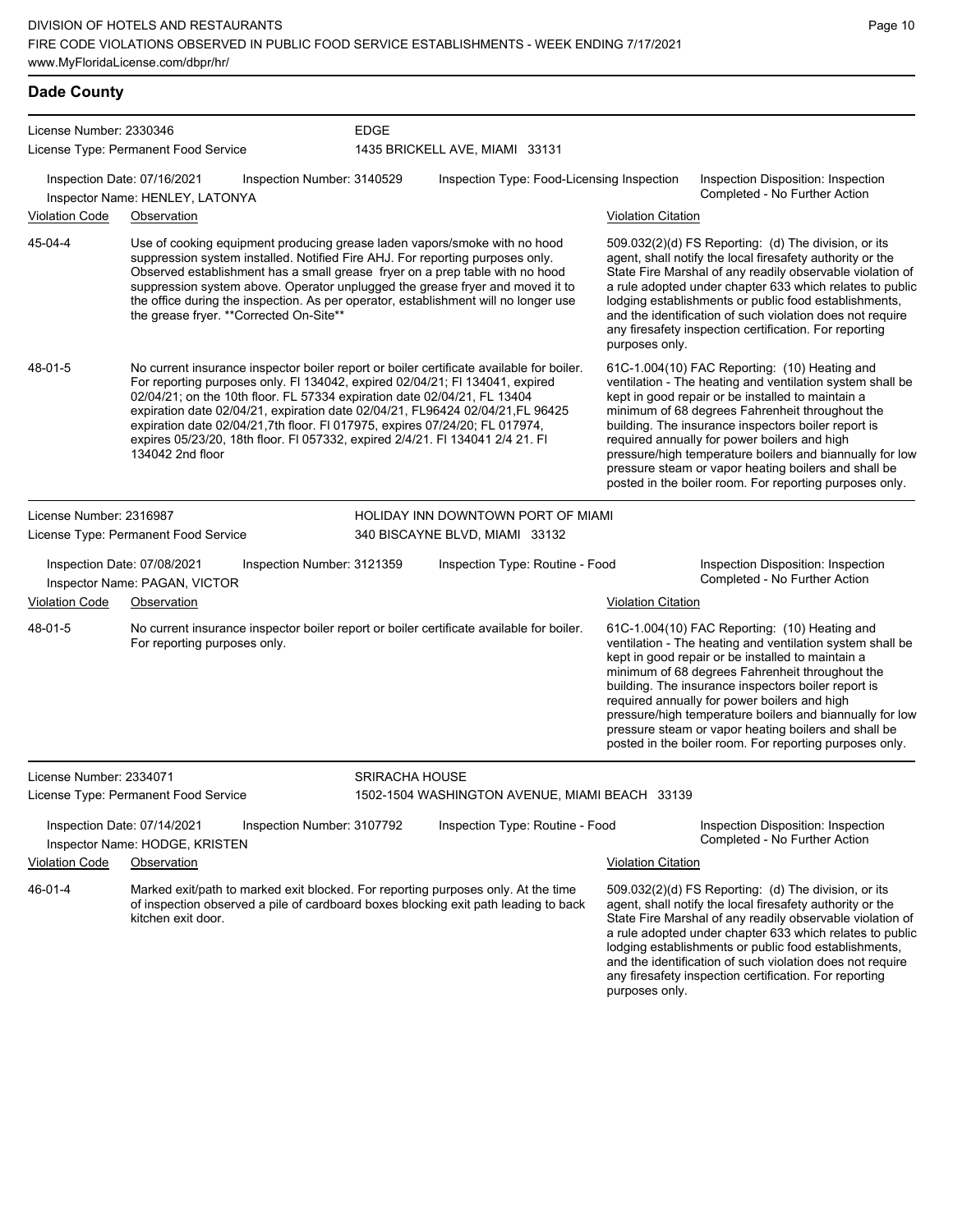| <b>Dade County</b>                                                                              |                                                                |                                                                          |                                                                                                                                                 |                                                                                                                                                                               |                                                                                                                                                                                                                                                                                                                                                                                                                                                                                                          |                                                                                                                                                                                                                                                                                                                                                                                                                                                                                                          |  |  |
|-------------------------------------------------------------------------------------------------|----------------------------------------------------------------|--------------------------------------------------------------------------|-------------------------------------------------------------------------------------------------------------------------------------------------|-------------------------------------------------------------------------------------------------------------------------------------------------------------------------------|----------------------------------------------------------------------------------------------------------------------------------------------------------------------------------------------------------------------------------------------------------------------------------------------------------------------------------------------------------------------------------------------------------------------------------------------------------------------------------------------------------|----------------------------------------------------------------------------------------------------------------------------------------------------------------------------------------------------------------------------------------------------------------------------------------------------------------------------------------------------------------------------------------------------------------------------------------------------------------------------------------------------------|--|--|
| License Number: 2334035                                                                         | License Type: Permanent Food Service                           |                                                                          |                                                                                                                                                 | HILTON CABANA MIAMI BEACH - ALLISON RESTAURANT<br>6261 COLLINS AVE, MIAMI BEACH 33140                                                                                         |                                                                                                                                                                                                                                                                                                                                                                                                                                                                                                          |                                                                                                                                                                                                                                                                                                                                                                                                                                                                                                          |  |  |
|                                                                                                 | Inspection Date: 07/12/2021<br>Inspector Name: UNZAGA, MILADYS | Inspection Number: 3120344                                               |                                                                                                                                                 | Inspection Type: Routine - Food                                                                                                                                               |                                                                                                                                                                                                                                                                                                                                                                                                                                                                                                          | <b>Inspection Disposition: Warning</b><br>Issued                                                                                                                                                                                                                                                                                                                                                                                                                                                         |  |  |
| <b>Violation Code</b>                                                                           | Observation                                                    |                                                                          |                                                                                                                                                 |                                                                                                                                                                               | <b>Violation Citation</b>                                                                                                                                                                                                                                                                                                                                                                                                                                                                                |                                                                                                                                                                                                                                                                                                                                                                                                                                                                                                          |  |  |
| 48-01-5                                                                                         |                                                                |                                                                          |                                                                                                                                                 | No current insurance inspector boiler report or boiler certificate available for boiler.<br>For reporting purposes only. Observed expire boiler certificates since 4/24/2021. |                                                                                                                                                                                                                                                                                                                                                                                                                                                                                                          | 61C-1.004(10) FAC Reporting: (10) Heating and<br>ventilation - The heating and ventilation system shall be<br>kept in good repair or be installed to maintain a<br>minimum of 68 degrees Fahrenheit throughout the<br>building. The insurance inspectors boiler report is<br>required annually for power boilers and high<br>pressure/high temperature boilers and biannually for low<br>pressure steam or vapor heating boilers and shall be<br>posted in the boiler room. For reporting purposes only. |  |  |
| License Number: 2329414                                                                         |                                                                |                                                                          |                                                                                                                                                 | <b>MUNCHKIN CATERERS</b>                                                                                                                                                      |                                                                                                                                                                                                                                                                                                                                                                                                                                                                                                          |                                                                                                                                                                                                                                                                                                                                                                                                                                                                                                          |  |  |
| License Type: Catering                                                                          |                                                                |                                                                          | 5301 NW 23 AVE, MIAMI 33142                                                                                                                     |                                                                                                                                                                               |                                                                                                                                                                                                                                                                                                                                                                                                                                                                                                          |                                                                                                                                                                                                                                                                                                                                                                                                                                                                                                          |  |  |
| Inspection Date: 07/14/2021<br>Inspection Number: 1118695<br>Inspector Name: CONCEPCION, ADRIEL |                                                                |                                                                          | Inspection Type: Routine - Food                                                                                                                 |                                                                                                                                                                               | Inspection Disposition: Inspection<br>Completed - No Further Action                                                                                                                                                                                                                                                                                                                                                                                                                                      |                                                                                                                                                                                                                                                                                                                                                                                                                                                                                                          |  |  |
| <b>Violation Code</b>                                                                           | Observation                                                    |                                                                          |                                                                                                                                                 |                                                                                                                                                                               | <b>Violation Citation</b>                                                                                                                                                                                                                                                                                                                                                                                                                                                                                |                                                                                                                                                                                                                                                                                                                                                                                                                                                                                                          |  |  |
| 48-01-5                                                                                         | For reporting purposes only.<br>Observed 200 gallons of water. | Water temperature exceeds 210°f.<br>Observed water temperature at 250°f. | No current insurance inspector boiler report or boiler certificate available for boiler.<br>Also gallons of water is over 120 gallons of water. |                                                                                                                                                                               | 61C-1.004(10) FAC Reporting: (10) Heating and<br>ventilation - The heating and ventilation system shall be<br>kept in good repair or be installed to maintain a<br>minimum of 68 degrees Fahrenheit throughout the<br>building. The insurance inspectors boiler report is<br>required annually for power boilers and high<br>pressure/high temperature boilers and biannually for low<br>pressure steam or vapor heating boilers and shall be<br>posted in the boiler room. For reporting purposes only. |                                                                                                                                                                                                                                                                                                                                                                                                                                                                                                          |  |  |
| License Number: 2332914                                                                         |                                                                |                                                                          |                                                                                                                                                 | <b>HOOTERS RESTAURANT</b>                                                                                                                                                     |                                                                                                                                                                                                                                                                                                                                                                                                                                                                                                          |                                                                                                                                                                                                                                                                                                                                                                                                                                                                                                          |  |  |
|                                                                                                 | License Type: Permanent Food Service                           |                                                                          |                                                                                                                                                 | 3301 CORAL WAY, MIAMI 33145                                                                                                                                                   |                                                                                                                                                                                                                                                                                                                                                                                                                                                                                                          |                                                                                                                                                                                                                                                                                                                                                                                                                                                                                                          |  |  |
|                                                                                                 | Inspection Date: 07/12/2021<br>Inspector Name: GARCIA, B OSCAR | Inspection Number: 3113272                                               |                                                                                                                                                 | Inspection Type: Routine - Food                                                                                                                                               |                                                                                                                                                                                                                                                                                                                                                                                                                                                                                                          | Inspection Disposition: Inspection<br>Completed - No Further Action                                                                                                                                                                                                                                                                                                                                                                                                                                      |  |  |
| <b>Violation Code</b>                                                                           | Observation                                                    |                                                                          |                                                                                                                                                 |                                                                                                                                                                               | <b>Violation Citation</b>                                                                                                                                                                                                                                                                                                                                                                                                                                                                                |                                                                                                                                                                                                                                                                                                                                                                                                                                                                                                          |  |  |
| 48-04-4                                                                                         |                                                                | of the building. For reporting purposes only. ** Corrected On-Site**     |                                                                                                                                                 | Propane tank (larger than 2.7 lb. water capacity/1 lb. gas capacity) located inside                                                                                           |                                                                                                                                                                                                                                                                                                                                                                                                                                                                                                          | 509.032(2)(d) FS Reporting: (d) The division, or its<br>agent, shall notify the local firesafety authority or the<br>State Fire Marshal of any readily observable violation of<br>a rule adopted under chapter 633 which relates to public                                                                                                                                                                                                                                                               |  |  |

Page 11

lodging establishments or public food establishments, and the identification of such violation does not require any firesafety inspection certification. For reporting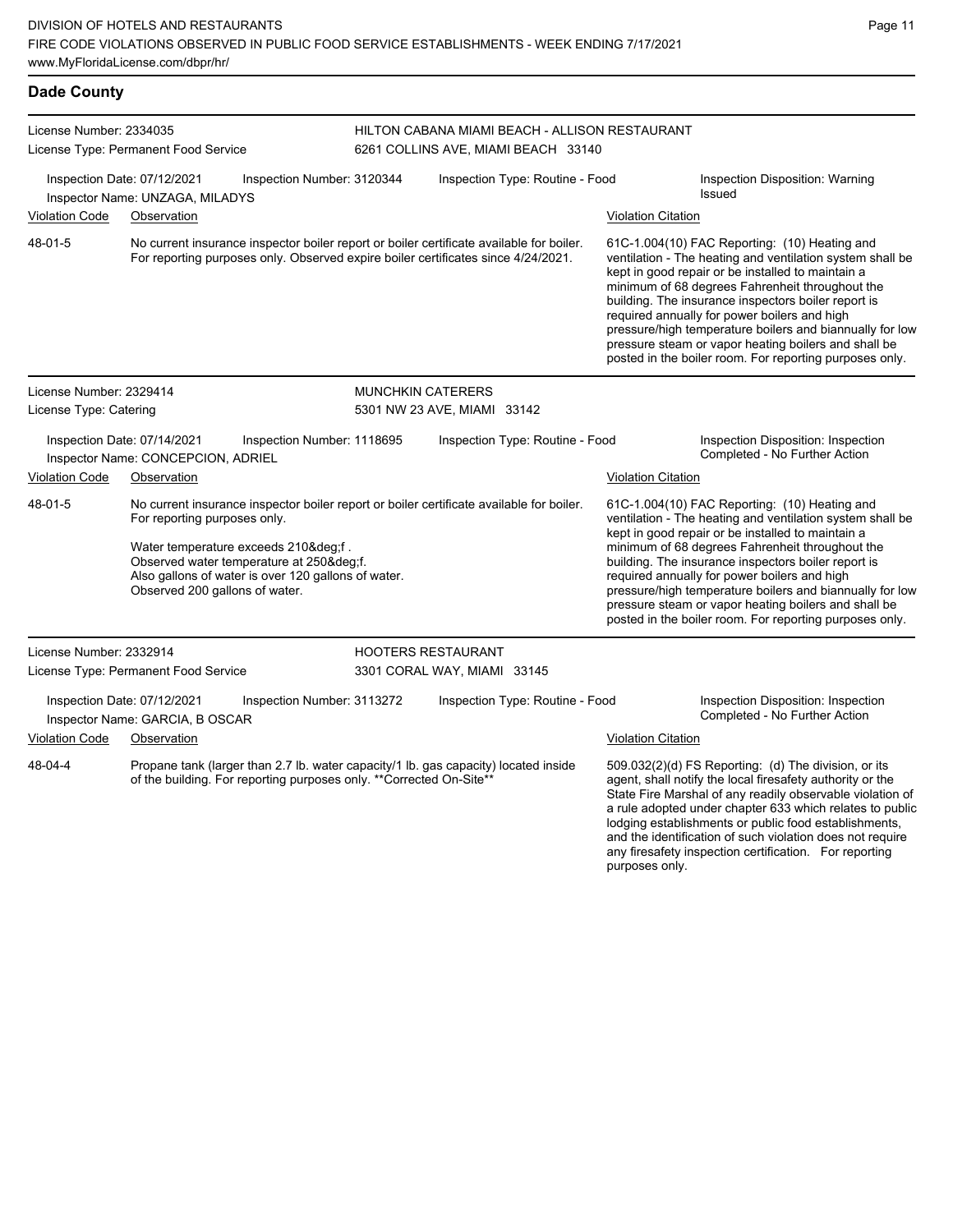| <b>Dade County</b>      |                                                                |                                                                                                                   |                                                                                                                                                                                                                                                              |                                                                                    |                           |                                                                                                                                                                                                                                                                                                                                                                                                                              |
|-------------------------|----------------------------------------------------------------|-------------------------------------------------------------------------------------------------------------------|--------------------------------------------------------------------------------------------------------------------------------------------------------------------------------------------------------------------------------------------------------------|------------------------------------------------------------------------------------|---------------------------|------------------------------------------------------------------------------------------------------------------------------------------------------------------------------------------------------------------------------------------------------------------------------------------------------------------------------------------------------------------------------------------------------------------------------|
| License Number: 2334768 | License Type: Permanent Food Service                           |                                                                                                                   |                                                                                                                                                                                                                                                              | CHIPOTLE MEXICAN GRILL #2707<br>2200 SW 87 AVE, MIAMI 33165                        |                           |                                                                                                                                                                                                                                                                                                                                                                                                                              |
|                         | Inspection Date: 07/13/2021<br>Inspector Name: ELDER, AUDREY   | Inspection Number: 3108607                                                                                        |                                                                                                                                                                                                                                                              | Inspection Type: Routine - Food                                                    |                           | Inspection Disposition: Warning<br>Issued                                                                                                                                                                                                                                                                                                                                                                                    |
| <b>Violation Code</b>   | Observation                                                    |                                                                                                                   |                                                                                                                                                                                                                                                              |                                                                                    | <b>Violation Citation</b> |                                                                                                                                                                                                                                                                                                                                                                                                                              |
| 45-02-4                 |                                                                | Portable fire extinguisher gauge in red zone. For reporting purposes only.<br>Located across from walk in cooler. |                                                                                                                                                                                                                                                              |                                                                                    | purposes only.            | 509.032(2)(d) FS Reporting: (d) The division, or its<br>agent, shall notify the local firesafety authority or the<br>State Fire Marshal of any readily observable violation of<br>a rule adopted under chapter 633 which relates to public<br>lodging establishments or public food establishments,<br>and the identification of such violation does not require<br>any firesafety inspection certification. For reporting   |
| 45-02-4                 | reporting purposes only.                                       | Located across from walk in cooler. ** Time Extended**                                                            | - From initial inspection : Portable fire extinguisher gauge in red zone. For<br>Located across from walk in cooler. - From follow-up inspection 2021-07-14:<br>Portable fire extinguisher gauge in red zone. For reporting purposes only.<br>purposes only. |                                                                                    |                           | 509.032(2)(d) FS Reporting: (d) The division, or its<br>agent, shall notify the local firesafety authority or the<br>State Fire Marshal of any readily observable violation of<br>a rule adopted under chapter 633 which relates to public<br>lodging establishments or public food establishments,<br>and the identification of such violation does not require<br>any firesafety inspection certification. For reporting   |
| License Number: 2325445 |                                                                |                                                                                                                   | ME LATTE CAFE                                                                                                                                                                                                                                                |                                                                                    |                           |                                                                                                                                                                                                                                                                                                                                                                                                                              |
|                         | License Type: Permanent Food Service                           |                                                                                                                   |                                                                                                                                                                                                                                                              | 4095 SW 137 AVE STE 1, MIAMI 33175                                                 |                           |                                                                                                                                                                                                                                                                                                                                                                                                                              |
|                         | Inspection Date: 07/14/2021<br>Inspector Name: URIBE, GUISELLA | Inspection Number: 3105655                                                                                        |                                                                                                                                                                                                                                                              | Inspection Type: Routine - Food                                                    |                           | Inspection Disposition: Inspection<br>Completed - No Further Action                                                                                                                                                                                                                                                                                                                                                          |
| <b>Violation Code</b>   | Observation                                                    |                                                                                                                   |                                                                                                                                                                                                                                                              |                                                                                    | <b>Violation Citation</b> |                                                                                                                                                                                                                                                                                                                                                                                                                              |
| 46-01-4                 | Observed exit blocked by oven.                                 | Marked exit/path to marked exit blocked. For reporting purposes only.                                             |                                                                                                                                                                                                                                                              |                                                                                    | purposes only.            | $509.032(2)(d)$ FS Reporting: (d) The division, or its<br>agent, shall notify the local firesafety authority or the<br>State Fire Marshal of any readily observable violation of<br>a rule adopted under chapter 633 which relates to public<br>lodging establishments or public food establishments,<br>and the identification of such violation does not require<br>any firesafety inspection certification. For reporting |
| License Number: 2330338 |                                                                |                                                                                                                   | <b>MC DONALDS</b>                                                                                                                                                                                                                                            |                                                                                    |                           |                                                                                                                                                                                                                                                                                                                                                                                                                              |
|                         | License Type: Permanent Food Service                           |                                                                                                                   |                                                                                                                                                                                                                                                              | 12185 SW 26 STREET, MIAMI 33175                                                    |                           |                                                                                                                                                                                                                                                                                                                                                                                                                              |
|                         | Inspection Date: 07/12/2021<br>Inspector Name: URIBE, GUISELLA | Inspection Number: 3112626                                                                                        |                                                                                                                                                                                                                                                              | Inspection Type: Routine - Food                                                    |                           | Inspection Disposition: Inspection<br>Completed - No Further Action                                                                                                                                                                                                                                                                                                                                                          |
| <b>Violation Code</b>   | Observation                                                    |                                                                                                                   |                                                                                                                                                                                                                                                              |                                                                                    | <b>Violation Citation</b> |                                                                                                                                                                                                                                                                                                                                                                                                                              |
| 45-02-4                 | next to the ice machine.                                       |                                                                                                                   |                                                                                                                                                                                                                                                              | Portable fire extinguisher gauge in red zone. For reporting purposes only, located |                           | 509.032(2)(d) FS Reporting: (d) The division, or its<br>agent, shall notify the local firesafety authority or the<br>State Fire Marshal of any readily observable violation of<br>a rule adopted under chapter 633 which relates to public<br>lodging establishments or public food establishments,<br>and the identification of such violation does not require<br>any firesafety inspection certification. For reporting   |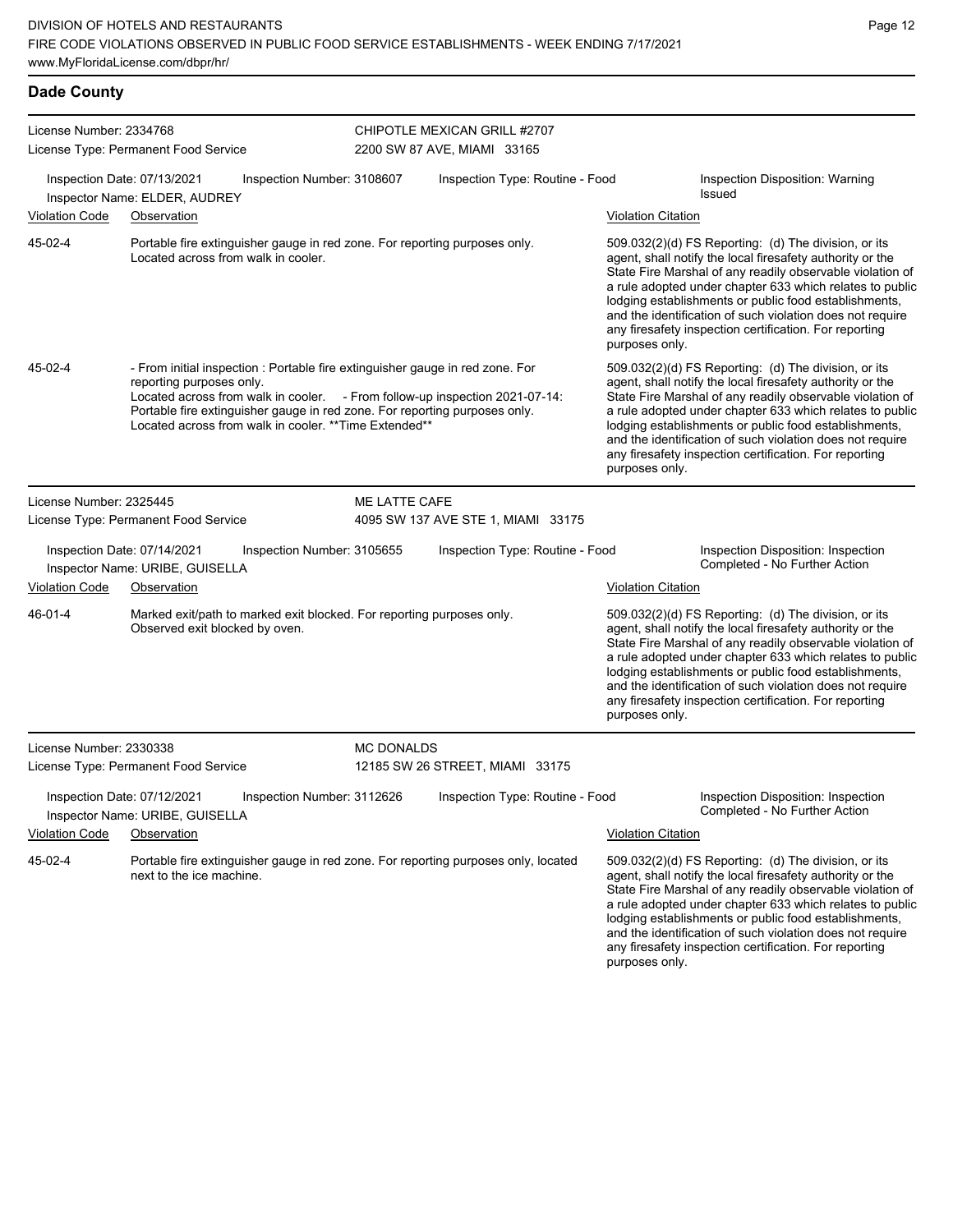| <b>Duval County</b>     |                                                                                                                                                                                                                                              |                                                                                                                                              |                                                                                |                           |                                                                                                                                                                                                                                                                                                                                                                                                                                              |  |  |
|-------------------------|----------------------------------------------------------------------------------------------------------------------------------------------------------------------------------------------------------------------------------------------|----------------------------------------------------------------------------------------------------------------------------------------------|--------------------------------------------------------------------------------|---------------------------|----------------------------------------------------------------------------------------------------------------------------------------------------------------------------------------------------------------------------------------------------------------------------------------------------------------------------------------------------------------------------------------------------------------------------------------------|--|--|
| License Number: 2615783 |                                                                                                                                                                                                                                              | <b>SWEET MAMA'S</b>                                                                                                                          |                                                                                |                           |                                                                                                                                                                                                                                                                                                                                                                                                                                              |  |  |
|                         | License Type: Permanent Food Service                                                                                                                                                                                                         |                                                                                                                                              | 1527 CESERY BLVD, JACKSONVILLE 32211                                           |                           |                                                                                                                                                                                                                                                                                                                                                                                                                                              |  |  |
|                         | Inspection Date: 07/14/2021<br>Inspector Name: THOMAS, PHILIP                                                                                                                                                                                | Inspection Number: 3105130                                                                                                                   | Inspection Type: Routine - Food                                                |                           | Inspection Disposition: Inspection<br>Completed - No Further Action                                                                                                                                                                                                                                                                                                                                                                          |  |  |
| Violation Code          | Observation                                                                                                                                                                                                                                  |                                                                                                                                              |                                                                                | <b>Violation Citation</b> |                                                                                                                                                                                                                                                                                                                                                                                                                                              |  |  |
| 49-01-4                 | LP gas tank stored in rear storage area next to rear door.                                                                                                                                                                                   |                                                                                                                                              | Flammables stored/debris present in storage room. For reporting purposes only. |                           | 61C-1.004(6) FAC Reporting: (6) Attics, basements,<br>boiler rooms, meter rooms, laundry rooms, and storage<br>rooms shall be kept clean and free of debris and<br>flammables. For reporting purposes only.                                                                                                                                                                                                                                  |  |  |
| License Number: 2613263 |                                                                                                                                                                                                                                              | THE PERFECT PEAR                                                                                                                             |                                                                                |                           |                                                                                                                                                                                                                                                                                                                                                                                                                                              |  |  |
| License Type: Catering  |                                                                                                                                                                                                                                              |                                                                                                                                              | 3724 SOUTHSIDE BLVD, JACKSONVILLE 32216                                        |                           |                                                                                                                                                                                                                                                                                                                                                                                                                                              |  |  |
|                         | Inspection Date: 07/16/2021<br>Inspector Name: ARMSTRONG, RICO                                                                                                                                                                               | Inspection Number: 1119492                                                                                                                   | Inspection Type: Routine - Food                                                |                           | Inspection Disposition: Inspection<br>Completed - No Further Action                                                                                                                                                                                                                                                                                                                                                                          |  |  |
| <b>Violation Code</b>   | Observation                                                                                                                                                                                                                                  |                                                                                                                                              | <b>Violation Citation</b>                                                      |                           |                                                                                                                                                                                                                                                                                                                                                                                                                                              |  |  |
| 48-04-4                 | Propane tank (larger than 2.7 lb. water capacity/1 lb. gas capacity) located inside<br>of the building. For reporting purposes only.<br>Tanks at front door entrance. Person in charge removed tanks from building.<br>**Corrected On-Site** |                                                                                                                                              |                                                                                |                           | 509.032(2)(d) FS Reporting: (d) The division, or its<br>agent, shall notify the local firesafety authority or the<br>State Fire Marshal of any readily observable violation of<br>a rule adopted under chapter 633 which relates to public<br>lodging establishments or public food establishments,<br>and the identification of such violation does not require<br>any firesafety inspection certification. For reporting<br>purposes only. |  |  |
| License Number: 2613388 |                                                                                                                                                                                                                                              | ZAXBY'S                                                                                                                                      |                                                                                |                           |                                                                                                                                                                                                                                                                                                                                                                                                                                              |  |  |
|                         | License Type: Permanent Food Service                                                                                                                                                                                                         |                                                                                                                                              | 1372 AIRPORT RD, JACKSONVILLE 32218                                            |                           |                                                                                                                                                                                                                                                                                                                                                                                                                                              |  |  |
|                         | Inspection Date: 07/16/2021<br>Inspector Name: PERRY, DENNIS                                                                                                                                                                                 | Inspection Number: 3118876                                                                                                                   | Inspection Type: Routine - Food                                                |                           | Inspection Disposition: Inspection<br>Completed - No Further Action                                                                                                                                                                                                                                                                                                                                                                          |  |  |
| <b>Violation Code</b>   | Observation                                                                                                                                                                                                                                  |                                                                                                                                              |                                                                                | <b>Violation Citation</b> |                                                                                                                                                                                                                                                                                                                                                                                                                                              |  |  |
| 45-02-4                 | Portable fire extinguisher gauge in red zone. For reporting purposes only.<br>Silver fire extinguisher by office.                                                                                                                            |                                                                                                                                              |                                                                                | purposes only.            | 509.032(2)(d) FS Reporting: (d) The division, or its<br>agent, shall notify the local firesafety authority or the<br>State Fire Marshal of any readily observable violation of<br>a rule adopted under chapter 633 which relates to public<br>lodging establishments or public food establishments,<br>and the identification of such violation does not require<br>any firesafety inspection certification. For reporting                   |  |  |
| License Number: 2615037 |                                                                                                                                                                                                                                              | <b>CHURCH'S CHICKEN</b>                                                                                                                      |                                                                                |                           |                                                                                                                                                                                                                                                                                                                                                                                                                                              |  |  |
|                         | License Type: Permanent Food Service                                                                                                                                                                                                         |                                                                                                                                              | 1855 DUNN AVE, JACKSONVILLE 32218                                              |                           |                                                                                                                                                                                                                                                                                                                                                                                                                                              |  |  |
|                         | Inspection Date: 07/13/2021<br>Inspector Name: PERRY, DENNIS                                                                                                                                                                                 | Inspection Number: 3114166                                                                                                                   | Inspection Type: Routine - Food                                                |                           | Inspection Disposition: Emergency<br>order recommended                                                                                                                                                                                                                                                                                                                                                                                       |  |  |
| Violation Code          | Observation                                                                                                                                                                                                                                  |                                                                                                                                              |                                                                                | <b>Violation Citation</b> |                                                                                                                                                                                                                                                                                                                                                                                                                                              |  |  |
| 45-02-4                 |                                                                                                                                                                                                                                              | Portable fire extinguisher gauge in red zone. For reporting purposes only.<br>Silver fire extinguisher by office area. ** Repeat Violation** |                                                                                | purposes only.            | 509.032(2)(d) FS Reporting: (d) The division, or its<br>agent, shall notify the local firesafety authority or the<br>State Fire Marshal of any readily observable violation of<br>a rule adopted under chapter 633 which relates to public<br>lodging establishments or public food establishments,<br>and the identification of such violation does not require<br>any firesafety inspection certification. For reporting                   |  |  |
| 45-02-4                 | Portable fire extinguisher gauge in red zone. For reporting purposes only.<br>Silver fire extinguisher by office area. ** Repeat Violation**                                                                                                 |                                                                                                                                              |                                                                                | purposes only.            | 509.032(2)(d) FS Reporting: (d) The division, or its<br>agent, shall notify the local firesafety authority or the<br>State Fire Marshal of any readily observable violation of<br>a rule adopted under chapter 633 which relates to public<br>lodging establishments or public food establishments,<br>and the identification of such violation does not require<br>any firesafety inspection certification. For reporting                   |  |  |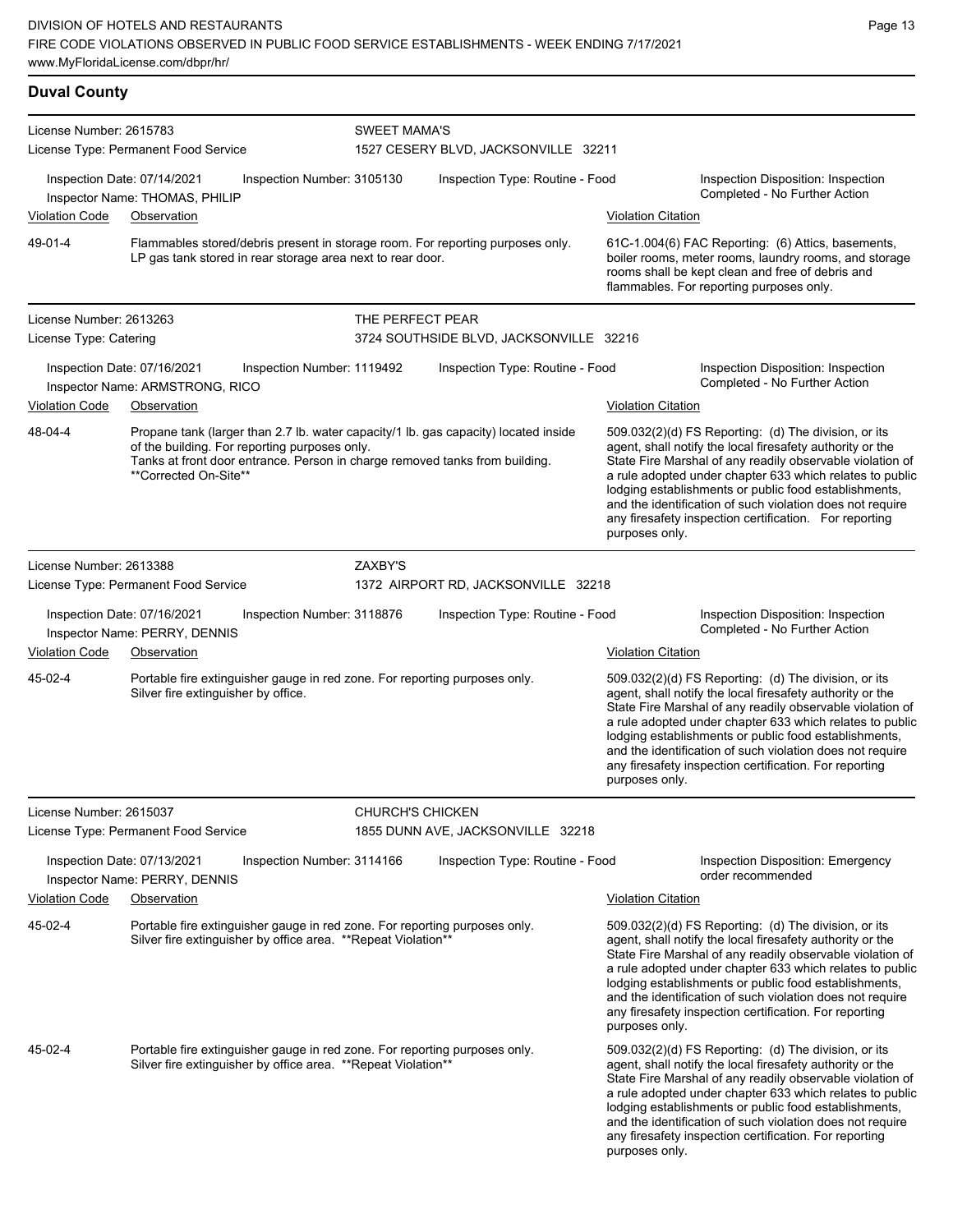## **Duval County**

| License Number: 2615029                                                                                                              | License Type: Permanent Food Service                                                                                                                                                        |                            | <b>FIREHOUSE SUBS</b><br>6337 ROOSEVELT BLVD STE 2, JACKSONVILLE 32244 |                                 |                                                                                                                                                                                                                                                                                                                                                                                                                                              |                                                                     |  |
|--------------------------------------------------------------------------------------------------------------------------------------|---------------------------------------------------------------------------------------------------------------------------------------------------------------------------------------------|----------------------------|------------------------------------------------------------------------|---------------------------------|----------------------------------------------------------------------------------------------------------------------------------------------------------------------------------------------------------------------------------------------------------------------------------------------------------------------------------------------------------------------------------------------------------------------------------------------|---------------------------------------------------------------------|--|
|                                                                                                                                      | Inspection Date: 07/09/2021<br>Inspector Name: BELLEMARE, RYAN                                                                                                                              | Inspection Number: 3089373 | Inspection Type: Routine - Food                                        |                                 |                                                                                                                                                                                                                                                                                                                                                                                                                                              | Inspection Disposition: Inspection<br>Completed - No Further Action |  |
| <b>Violation Code</b>                                                                                                                | Observation                                                                                                                                                                                 |                            |                                                                        |                                 | <b>Violation Citation</b>                                                                                                                                                                                                                                                                                                                                                                                                                    |                                                                     |  |
| 47-03-4                                                                                                                              | Observed electrical wiring in disrepair. For reporting purposes only.<br>110 outlet-hanging out of wall, located inside a cabinet in the dining area under the<br>ice tea/beverage counter. |                            |                                                                        |                                 | 509.032(2)(d) FS Reporting: (d) The division, or its<br>agent, shall notify the local firesafety authority or the<br>State Fire Marshal of any readily observable violation of<br>a rule adopted under chapter 633 which relates to public<br>lodging establishments or public food establishments,<br>and the identification of such violation does not require<br>any firesafety inspection certification. For reporting<br>purposes only. |                                                                     |  |
| License Number: 2614563                                                                                                              |                                                                                                                                                                                             |                            | <b>LITTLE CAESARS</b>                                                  |                                 |                                                                                                                                                                                                                                                                                                                                                                                                                                              |                                                                     |  |
|                                                                                                                                      | License Type: Permanent Food Service                                                                                                                                                        |                            | 8614 BAYMEADOWS RD, JACKSONVILLE 32256                                 |                                 |                                                                                                                                                                                                                                                                                                                                                                                                                                              |                                                                     |  |
|                                                                                                                                      | Inspection Date: 07/12/2021<br>Inspector Name: VILBRUN, JOSUE                                                                                                                               | Inspection Number: 3128619 |                                                                        | Inspection Type: Routine - Food |                                                                                                                                                                                                                                                                                                                                                                                                                                              | Inspection Disposition: Inspection<br>Completed - No Further Action |  |
| <b>Violation Code</b><br>Observation                                                                                                 |                                                                                                                                                                                             |                            |                                                                        |                                 | <b>Violation Citation</b>                                                                                                                                                                                                                                                                                                                                                                                                                    |                                                                     |  |
| 46-04-4<br>Exit door locked. For reporting purposes only.<br>Exit door block with trash can. Employee removed ** Corrected On-Site** |                                                                                                                                                                                             |                            |                                                                        |                                 | 509.032(2)(d) FS Reporting: (d) The division, or its<br>agent, shall notify the local firesafety authority or the<br>State Fire Marshal of any readily observable violation of<br>a rule adopted under chapter 633 which relates to public<br>lodging establishments or public food establishments,<br>and the identification of such violation does not require                                                                             |                                                                     |  |

Page 14

any firesafety inspection certification. For reporting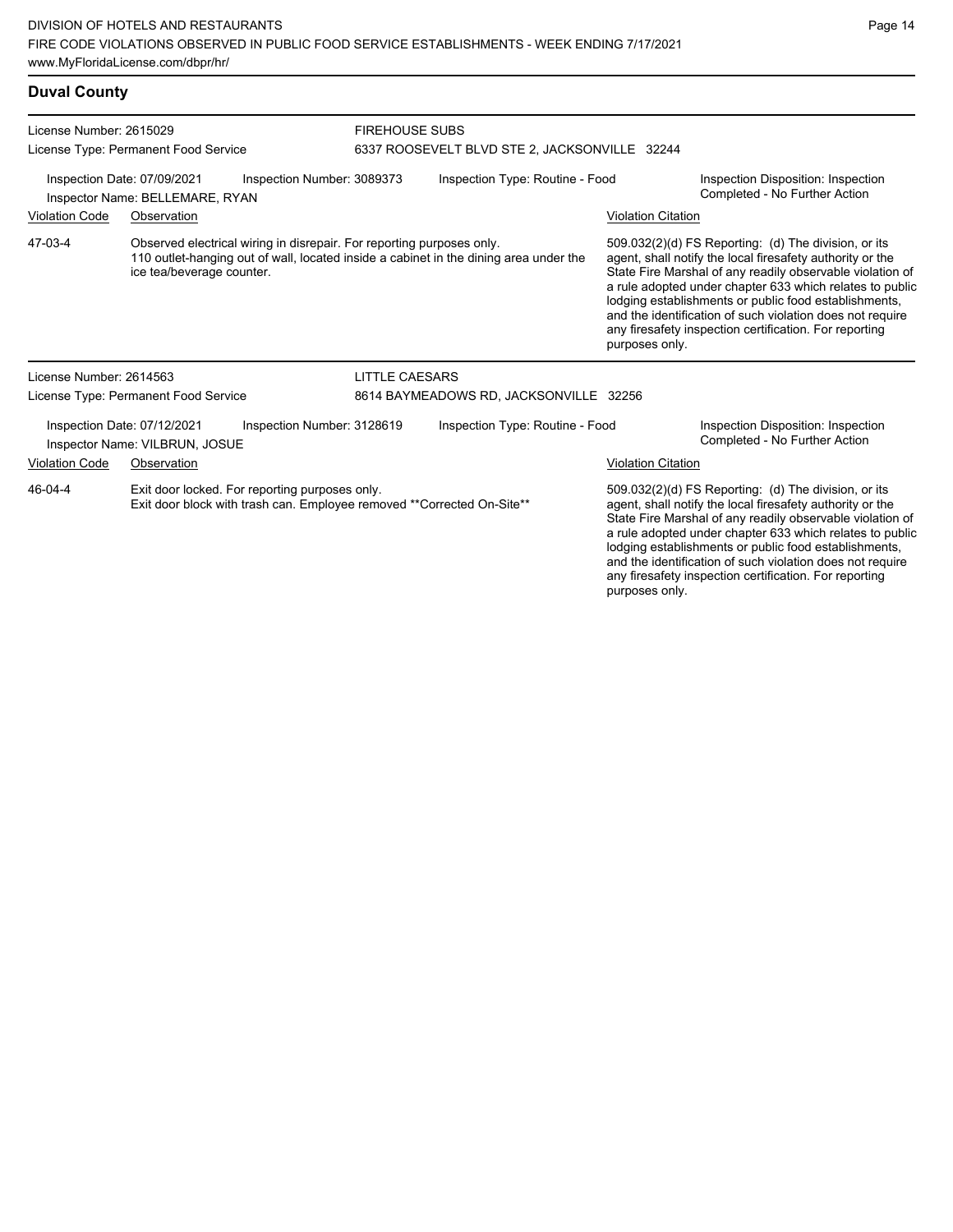## **Flagler County**

| License Number: 2800632                                                                                                             |                                                                                                    | <b>OUTBACK STEAKHOUSE #1040</b> |                                           |  |                                                                                                                                                                                                                                                                                                                                                                                                                                              |                                                                     |  |
|-------------------------------------------------------------------------------------------------------------------------------------|----------------------------------------------------------------------------------------------------|---------------------------------|-------------------------------------------|--|----------------------------------------------------------------------------------------------------------------------------------------------------------------------------------------------------------------------------------------------------------------------------------------------------------------------------------------------------------------------------------------------------------------------------------------------|---------------------------------------------------------------------|--|
|                                                                                                                                     | License Type: Permanent Food Service                                                               |                                 | 45 PLAZA DR, PALM COAST 32137             |  |                                                                                                                                                                                                                                                                                                                                                                                                                                              |                                                                     |  |
|                                                                                                                                     | Inspection Date: 07/14/2021<br>Inspector Name: BADDING, MELANIE                                    | Inspection Number: 3113137      | Inspection Type: Routine - Food           |  | Inspection Disposition: Warning<br>Issued                                                                                                                                                                                                                                                                                                                                                                                                    |                                                                     |  |
| <b>Violation Code</b><br>Observation                                                                                                |                                                                                                    |                                 |                                           |  | <b>Violation Citation</b>                                                                                                                                                                                                                                                                                                                                                                                                                    |                                                                     |  |
| 45-02-4                                                                                                                             | Portable fire extinguisher gauge in red zone. For reporting purposes only.<br>At dishwashing area. |                                 |                                           |  | 509.032(2)(d) FS Reporting: (d) The division, or its<br>agent, shall notify the local firesafety authority or the<br>State Fire Marshal of any readily observable violation of<br>a rule adopted under chapter 633 which relates to public<br>lodging establishments or public food establishments,<br>and the identification of such violation does not require<br>any firesafety inspection certification. For reporting<br>purposes only. |                                                                     |  |
| License Number: 2800802                                                                                                             |                                                                                                    |                                 | CHICK-FIL-A                               |  |                                                                                                                                                                                                                                                                                                                                                                                                                                              |                                                                     |  |
|                                                                                                                                     | License Type: Permanent Food Service                                                               |                                 | 1000 PALM COAST PKWY NW, PALM COAST 32137 |  |                                                                                                                                                                                                                                                                                                                                                                                                                                              |                                                                     |  |
|                                                                                                                                     | Inspection Date: 07/14/2021<br>Inspector Name: BADDING, MELANIE                                    | Inspection Number: 3114151      | Inspection Type: Routine - Food           |  |                                                                                                                                                                                                                                                                                                                                                                                                                                              | Inspection Disposition: Inspection<br>Completed - No Further Action |  |
| <b>Violation Code</b>                                                                                                               | Observation                                                                                        |                                 |                                           |  | <b>Violation Citation</b>                                                                                                                                                                                                                                                                                                                                                                                                                    |                                                                     |  |
| 45-02-4<br>Portable fire extinguisher gauge in red zone. For reporting purposes only.<br>At the fire extinguisher by the back door. |                                                                                                    |                                 |                                           |  | 509.032(2)(d) FS Reporting: (d) The division, or its<br>agent, shall notify the local firesafety authority or the<br>State Fire Marshal of any readily observable violation of<br>a rule adopted under chapter 633 which relates to public<br>lodging establishments or public food establishments,<br>and the identification of such violation does not require<br>any firesafety inspection certification. For reporting                   |                                                                     |  |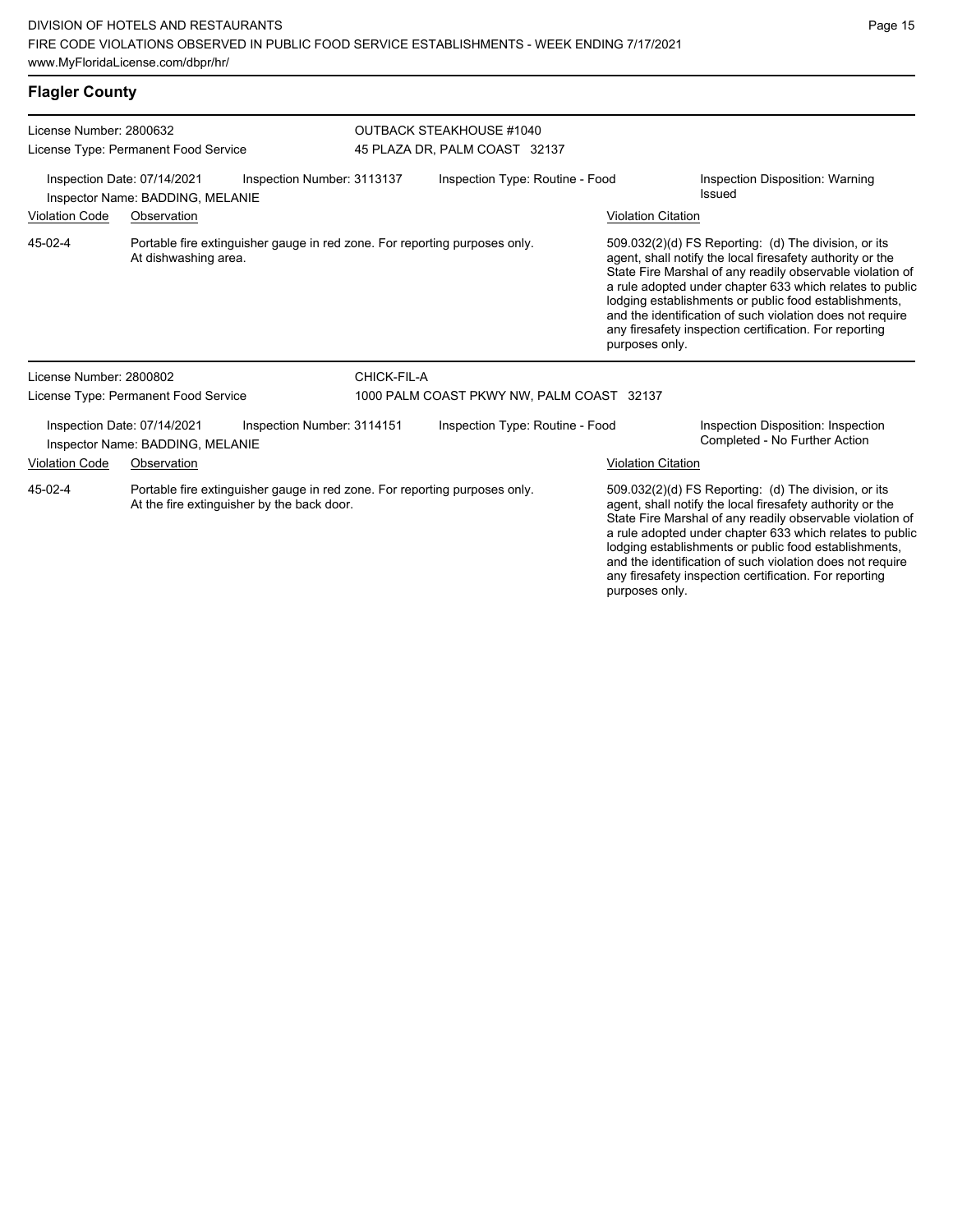any firesafety inspection certification. For reporting

| <b>Hillsborough County</b> |                                                               |                                                                                                                                             |                                                              |                           |                                                                                                                                                                                                                                                                                                                                                                  |
|----------------------------|---------------------------------------------------------------|---------------------------------------------------------------------------------------------------------------------------------------------|--------------------------------------------------------------|---------------------------|------------------------------------------------------------------------------------------------------------------------------------------------------------------------------------------------------------------------------------------------------------------------------------------------------------------------------------------------------------------|
| License Number: 3900863    | License Type: Permanent Food Service                          |                                                                                                                                             | CHILES MEXICAN RESTAURANT<br>3247 W COLUMBUS DR. TAMPA 33607 |                           |                                                                                                                                                                                                                                                                                                                                                                  |
|                            | Inspection Date: 07/14/2021<br>Inspector Name: CANNELLA, MARK | Inspection Number: 3127236                                                                                                                  | Inspection Type: Routine - Food                              |                           | Inspection Disposition: Inspection<br>Completed - No Further Action                                                                                                                                                                                                                                                                                              |
| <b>Violation Code</b>      | Observation                                                   |                                                                                                                                             |                                                              | <b>Violation Citation</b> |                                                                                                                                                                                                                                                                                                                                                                  |
| 47-03-4                    |                                                               | Observed electrical wiring in disrepair. For reporting purposes only. Exposed<br>wiring over three compartment sink in kitchen at fuse box. |                                                              |                           | 509.032(2)(d) FS Reporting: (d) The division, or its<br>agent, shall notify the local firesafety authority or the<br>State Fire Marshal of any readily observable violation of<br>a rule adopted under chapter 633 which relates to public<br>lodging establishments or public food establishments,<br>and the identification of such violation does not require |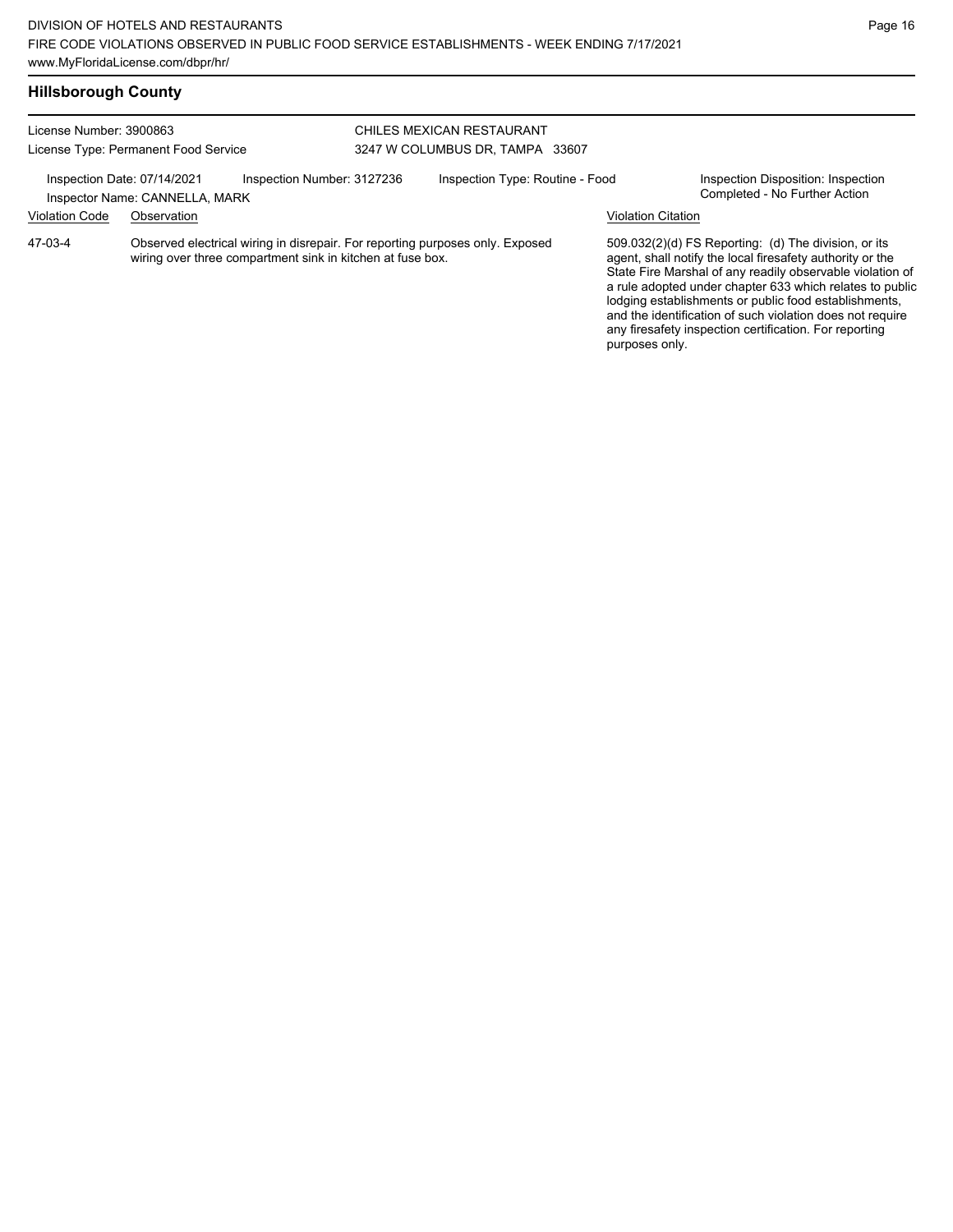## **Indian River County**

| License Number: 4101319<br>License Type: Catering            |             |                                                                                                                                                                            | <b>WILD THYME CATERING</b><br>1785 OLD DIXIE HWY, VERO BEACH 32960 |                           |                                                                                                                                                                                                                                                                                                                                                                                                                            |
|--------------------------------------------------------------|-------------|----------------------------------------------------------------------------------------------------------------------------------------------------------------------------|--------------------------------------------------------------------|---------------------------|----------------------------------------------------------------------------------------------------------------------------------------------------------------------------------------------------------------------------------------------------------------------------------------------------------------------------------------------------------------------------------------------------------------------------|
| Inspection Date: 07/16/2021<br>Inspector Name: DAVIS, DIANNA |             | Inspection Number: 1119332                                                                                                                                                 | Inspection Type: Routine - Food                                    |                           | Inspection Disposition: Inspection<br>Completed - No Further Action                                                                                                                                                                                                                                                                                                                                                        |
| <b>Violation Code</b>                                        | Observation |                                                                                                                                                                            |                                                                    | <b>Violation Citation</b> |                                                                                                                                                                                                                                                                                                                                                                                                                            |
| 48-04-4                                                      | area.       | Propane tank (larger than 2.7 lb. water capacity/1 lb. gas capacity) located inside<br>of the building. For reporting purposes only. 3-4 small tanks stored in dry storage |                                                                    | purposes only.            | 509.032(2)(d) FS Reporting: (d) The division, or its<br>agent, shall notify the local firesafety authority or the<br>State Fire Marshal of any readily observable violation of<br>a rule adopted under chapter 633 which relates to public<br>lodging establishments or public food establishments,<br>and the identification of such violation does not require<br>any firesafety inspection certification. For reporting |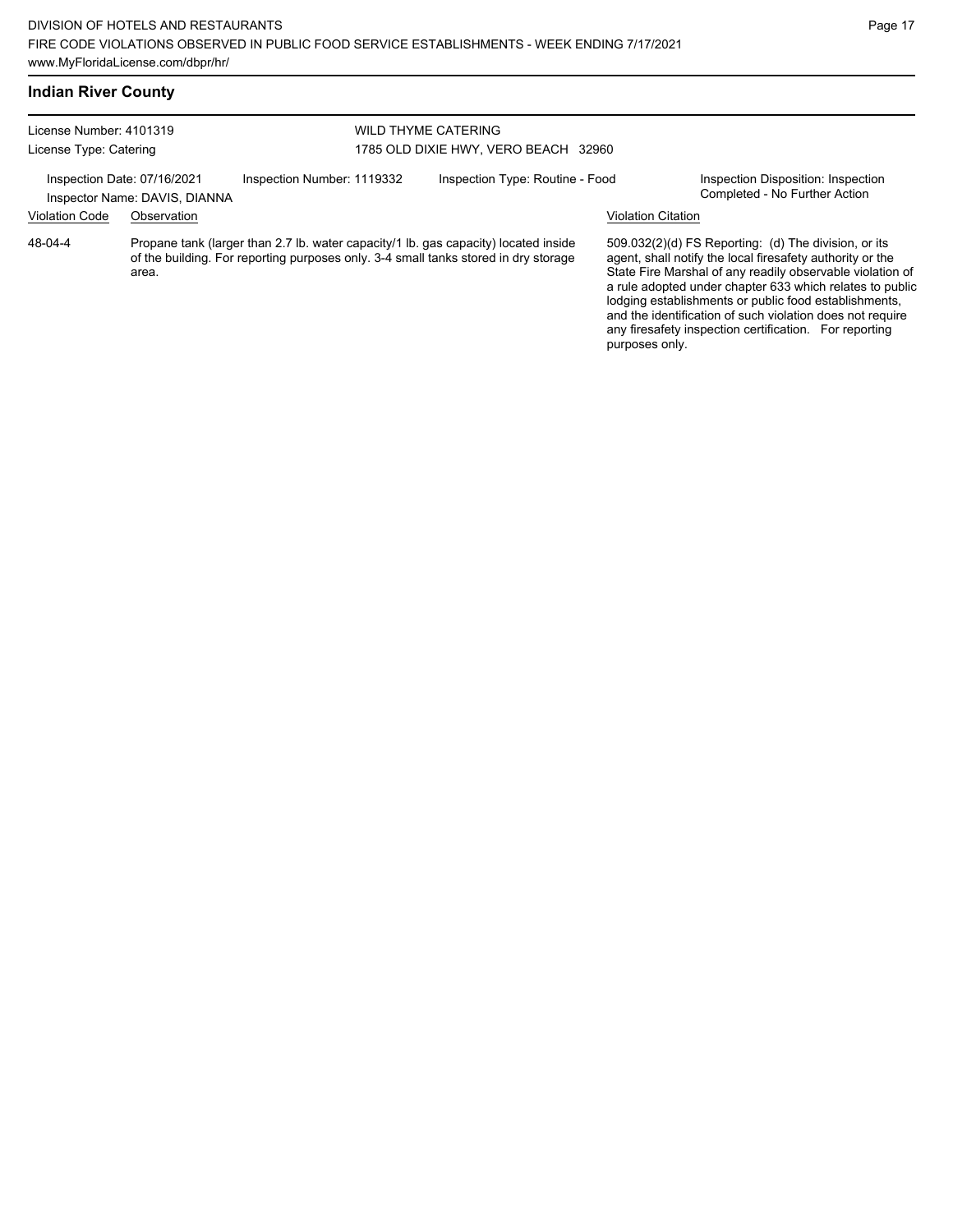License Number: 4604213 License Type: Permanent Food Service BELLA MIA PIZZERIA 5171 ORANGE GROVE BLVD, NORTH FORT MYERS 33903 Inspection Date: 07/14/2021 Inspection Number: 3107177 Inspection Type: Routine - Food Inspection Disposition: Inspection<br>Inspector Name: EREED IOSEPH Inspector Name: FREED, JOSEPH

### Violation Code Observation Violation Citation

Marked exit/path to marked exit blocked. For reporting purposes only. Observed full mop bucket and full trash can blocking exit out of back of restaurant through prep kitchen. Operator moved bucket and trash can. \*\*Corrected On-Site\*\* 46-01-4

509.032(2)(d) FS Reporting: (d) The division, or its agent, shall notify the local firesafety authority or the State Fire Marshal of any readily observable violation of a rule adopted under chapter 633 which relates to public lodging establishments or public food establishments, and the identification of such violation does not require any firesafety inspection certification. For reporting purposes only.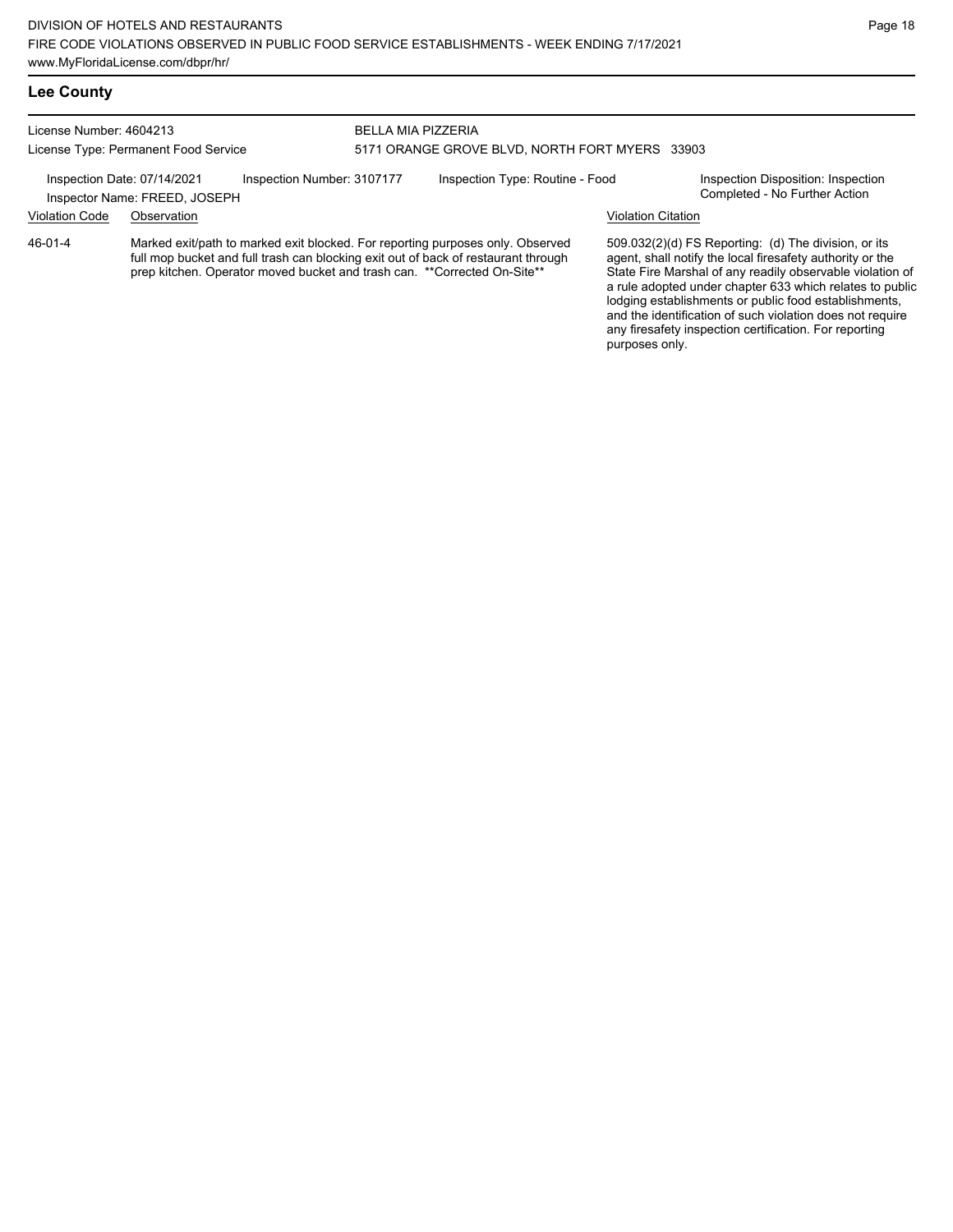## **Marion County**

| License Number: 5202642<br>License Type: Permanent Food Service<br>Inspection Date: 07/14/2021<br>Inspection Number: 3093245<br>Inspector Name: DRIGGERS, MANDY |             |  | OFF DUTY TAVERN                 | 1011 NE 14 ST, OCALA 34470 |                                                                                                                                                                                                                                                                                                                                                                                                                            |                                                                     |
|-----------------------------------------------------------------------------------------------------------------------------------------------------------------|-------------|--|---------------------------------|----------------------------|----------------------------------------------------------------------------------------------------------------------------------------------------------------------------------------------------------------------------------------------------------------------------------------------------------------------------------------------------------------------------------------------------------------------------|---------------------------------------------------------------------|
|                                                                                                                                                                 |             |  | Inspection Type: Routine - Food |                            |                                                                                                                                                                                                                                                                                                                                                                                                                            | Inspection Disposition: Inspection<br>Completed - No Further Action |
| <b>Violation Code</b>                                                                                                                                           | Observation |  |                                 |                            | <b>Violation Citation</b>                                                                                                                                                                                                                                                                                                                                                                                                  |                                                                     |
| Portable fire extinguisher gauge in red zone. For reporting purposes only.<br>$45-02-4$<br>Behind bar.                                                          |             |  |                                 | purposes only.             | 509.032(2)(d) FS Reporting: (d) The division, or its<br>agent, shall notify the local firesafety authority or the<br>State Fire Marshal of any readily observable violation of<br>a rule adopted under chapter 633 which relates to public<br>lodging establishments or public food establishments,<br>and the identification of such violation does not require<br>any firesafety inspection certification. For reporting |                                                                     |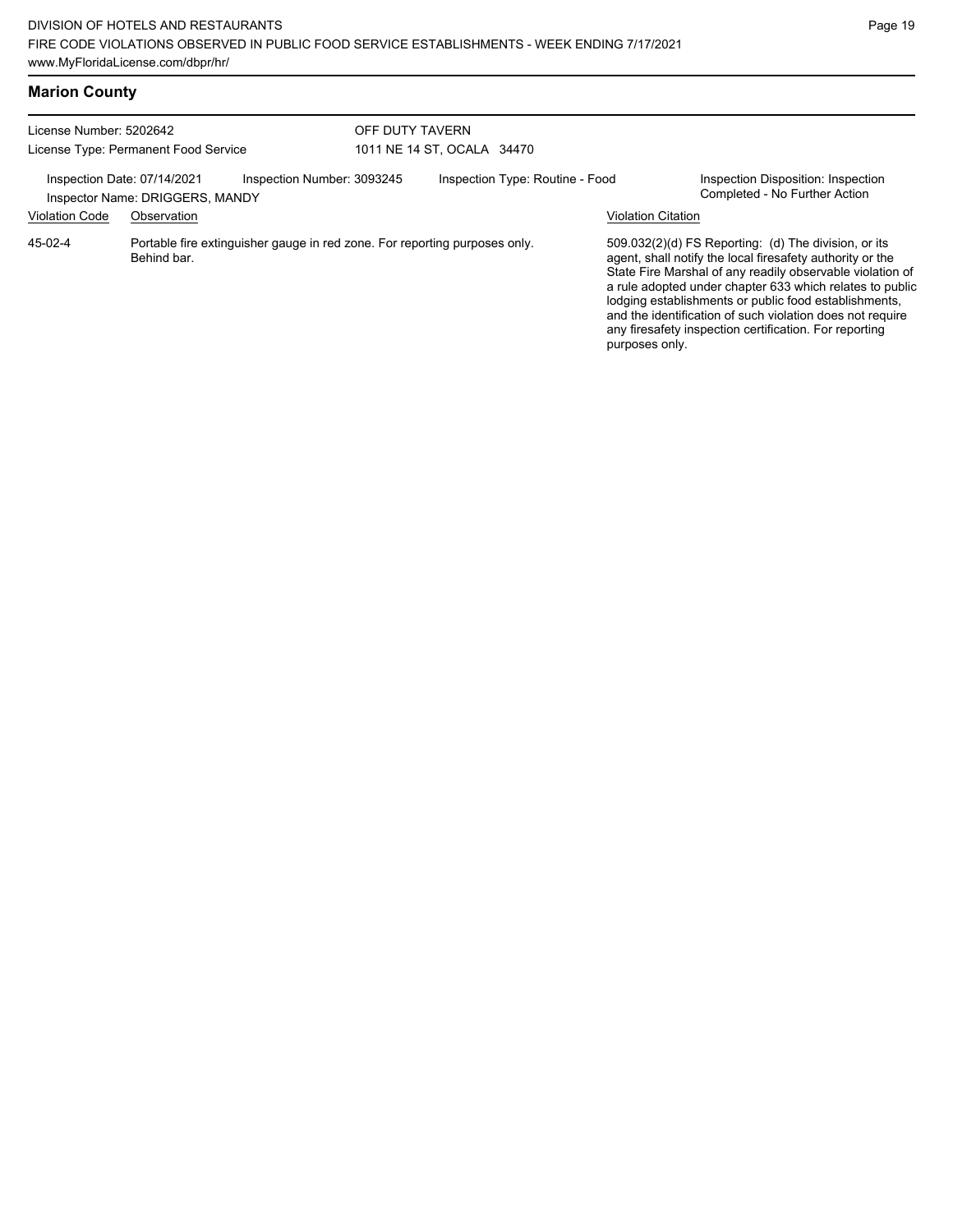## **Martin County**

| License Number: 5300923 |                                                                                             | <b>WENDY'S 4826</b>        |                                               |                                                                                    |                                                                                                                                                                                                                                                                                                                                                                                                                                              |                                                                                                                                                                                                                                                                                                                                                                                                                            |  |
|-------------------------|---------------------------------------------------------------------------------------------|----------------------------|-----------------------------------------------|------------------------------------------------------------------------------------|----------------------------------------------------------------------------------------------------------------------------------------------------------------------------------------------------------------------------------------------------------------------------------------------------------------------------------------------------------------------------------------------------------------------------------------------|----------------------------------------------------------------------------------------------------------------------------------------------------------------------------------------------------------------------------------------------------------------------------------------------------------------------------------------------------------------------------------------------------------------------------|--|
|                         | License Type: Permanent Food Service                                                        |                            | 1409 NE JENSEN BEACH BLVD, JENSEN BEACH 34957 |                                                                                    |                                                                                                                                                                                                                                                                                                                                                                                                                                              |                                                                                                                                                                                                                                                                                                                                                                                                                            |  |
|                         | Inspection Date: 07/12/2021<br>Inspector Name: PETROW, MICHAEL                              | Inspection Number: 3128252 |                                               | Inspection Type: Routine - Food                                                    |                                                                                                                                                                                                                                                                                                                                                                                                                                              | Inspection Disposition: Inspection<br>Completed - No Further Action                                                                                                                                                                                                                                                                                                                                                        |  |
| <b>Violation Code</b>   | Observation                                                                                 |                            |                                               |                                                                                    | <b>Violation Citation</b>                                                                                                                                                                                                                                                                                                                                                                                                                    |                                                                                                                                                                                                                                                                                                                                                                                                                            |  |
| 45-02-4                 | Portable fire extinguisher gauge in red zone. For reporting purposes only. By back<br>door. |                            |                                               |                                                                                    | 509.032(2)(d) FS Reporting: (d) The division, or its<br>agent, shall notify the local firesafety authority or the<br>State Fire Marshal of any readily observable violation of<br>a rule adopted under chapter 633 which relates to public<br>lodging establishments or public food establishments,<br>and the identification of such violation does not require<br>any firesafety inspection certification. For reporting<br>purposes only. |                                                                                                                                                                                                                                                                                                                                                                                                                            |  |
| License Number: 5301515 |                                                                                             |                            | <b>BIG APPLE PIZZA</b>                        |                                                                                    |                                                                                                                                                                                                                                                                                                                                                                                                                                              |                                                                                                                                                                                                                                                                                                                                                                                                                            |  |
|                         | License Type: Permanent Food Service                                                        |                            |                                               | 1858 JENSEN BEACH BLVD, JENSEN BEACH 34957                                         |                                                                                                                                                                                                                                                                                                                                                                                                                                              |                                                                                                                                                                                                                                                                                                                                                                                                                            |  |
|                         | Inspection Date: 07/12/2021<br>Inspector Name: PETROW, MICHAEL                              | Inspection Number: 3106462 |                                               | Inspection Type: Routine - Food                                                    |                                                                                                                                                                                                                                                                                                                                                                                                                                              | Inspection Disposition: Inspection<br>Completed - No Further Action                                                                                                                                                                                                                                                                                                                                                        |  |
| <b>Violation Code</b>   | Observation                                                                                 |                            |                                               |                                                                                    | <b>Violation Citation</b>                                                                                                                                                                                                                                                                                                                                                                                                                    |                                                                                                                                                                                                                                                                                                                                                                                                                            |  |
| 45-02-4                 | door area.                                                                                  |                            |                                               | Portable fire extinguisher gauge in red zone. For reporting purposes only. By back |                                                                                                                                                                                                                                                                                                                                                                                                                                              | 509.032(2)(d) FS Reporting: (d) The division, or its<br>agent, shall notify the local firesafety authority or the<br>State Fire Marshal of any readily observable violation of<br>a rule adopted under chapter 633 which relates to public<br>lodging establishments or public food establishments,<br>and the identification of such violation does not require<br>any firesafety inspection certification. For reporting |  |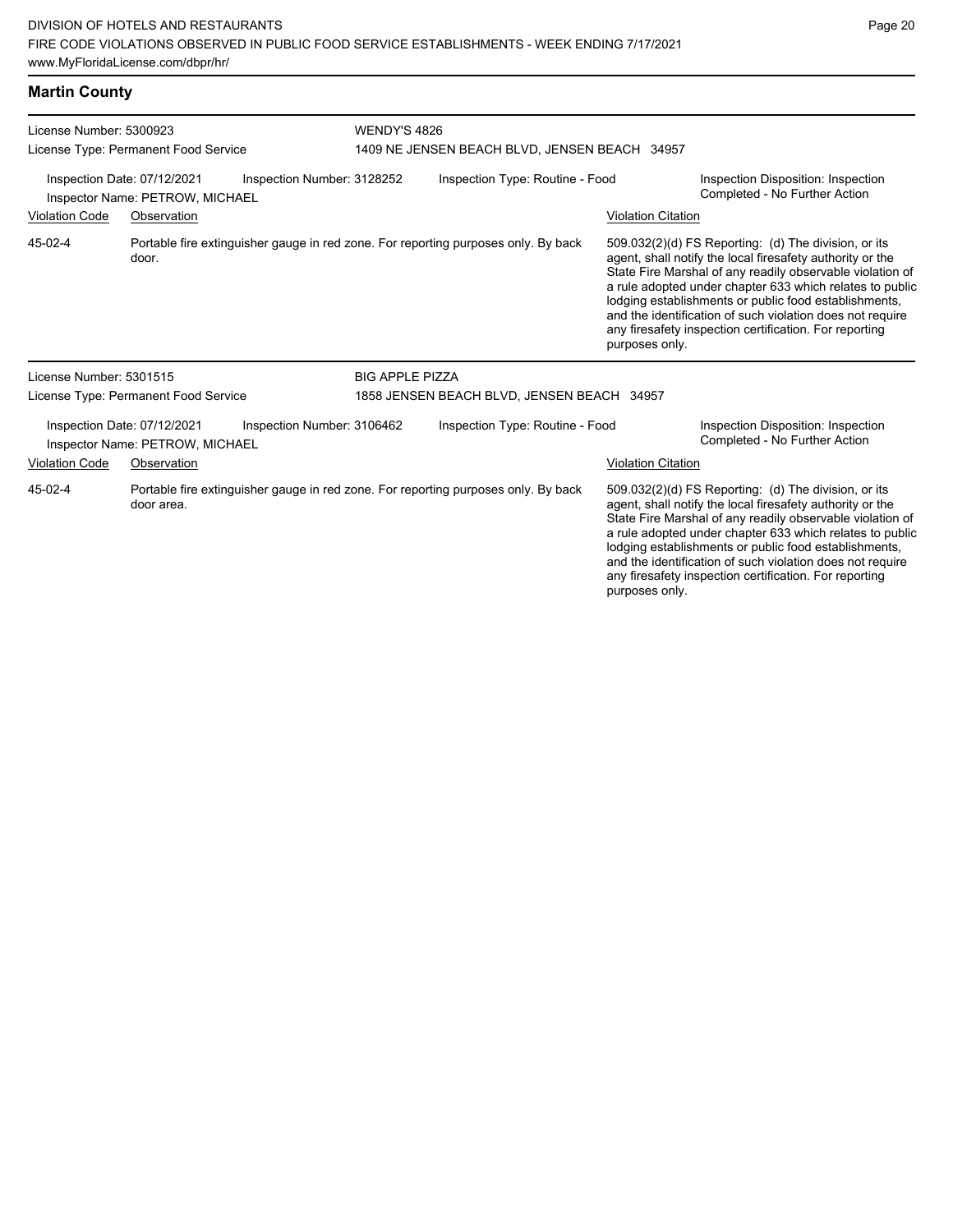| <b>Orange County</b>                              |                                                                                  |                                                                                |                |                                                                                                                                                                             |                           |                                                                                                                                                                                                                                                                                                                                                                                                                                                                                                          |  |
|---------------------------------------------------|----------------------------------------------------------------------------------|--------------------------------------------------------------------------------|----------------|-----------------------------------------------------------------------------------------------------------------------------------------------------------------------------|---------------------------|----------------------------------------------------------------------------------------------------------------------------------------------------------------------------------------------------------------------------------------------------------------------------------------------------------------------------------------------------------------------------------------------------------------------------------------------------------------------------------------------------------|--|
| License Number: 5811180<br>License Type: Catering |                                                                                  |                                                                                |                | THE ALFOND INN CATERING<br>300 EAST NEW ENGLAND AVE, WINTER PARK 32789                                                                                                      |                           |                                                                                                                                                                                                                                                                                                                                                                                                                                                                                                          |  |
| <b>Violation Code</b>                             | Inspection Date: 07/13/2021<br>Inspector Name: MONTGOMERY, DOREEN<br>Observation | Inspection Number: 1119048                                                     |                | Inspection Type: Routine - Food                                                                                                                                             | <b>Violation Citation</b> | Inspection Disposition: Inspection<br>Completed - No Further Action                                                                                                                                                                                                                                                                                                                                                                                                                                      |  |
| 48-01-5                                           | **Repeat Violation**                                                             | For reporting purposes only. Certificate for one boiler on roof expired 2/2/20 |                | No current insurance inspector boiler report or boiler certificate available for boiler.                                                                                    |                           | 61C-1.004(10) FAC Reporting: (10) Heating and<br>ventilation - The heating and ventilation system shall be<br>kept in good repair or be installed to maintain a<br>minimum of 68 degrees Fahrenheit throughout the<br>building. The insurance inspectors boiler report is<br>required annually for power boilers and high<br>pressure/high temperature boilers and biannually for low<br>pressure steam or vapor heating boilers and shall be<br>posted in the boiler room. For reporting purposes only. |  |
| License Number: 5813268                           |                                                                                  |                                                                                |                | THE ALFOND INN NOST                                                                                                                                                         |                           |                                                                                                                                                                                                                                                                                                                                                                                                                                                                                                          |  |
|                                                   | License Type: Permanent Food Service                                             |                                                                                |                | 300 NEW ENGLAND AVE, WINTER PARK 32789                                                                                                                                      |                           |                                                                                                                                                                                                                                                                                                                                                                                                                                                                                                          |  |
| <b>Violation Code</b>                             | Inspection Date: 07/13/2021<br>Inspector Name: MONTGOMERY, DOREEN<br>Observation | Inspection Number: 3122936                                                     |                | Inspection Type: Routine - Food                                                                                                                                             | <b>Violation Citation</b> | Inspection Disposition: Inspection<br>Completed - No Further Action                                                                                                                                                                                                                                                                                                                                                                                                                                      |  |
| 48-01-5                                           | **Repeat Violation**                                                             |                                                                                |                | No current insurance inspector boiler report or boiler certificate available for boiler.<br>For reporting purposes only, certificate for one boiler on roof expired 2/20/20 |                           | 61C-1.004(10) FAC Reporting: (10) Heating and<br>ventilation - The heating and ventilation system shall be<br>kept in good repair or be installed to maintain a<br>minimum of 68 degrees Fahrenheit throughout the<br>building. The insurance inspectors boiler report is<br>required annually for power boilers and high<br>pressure/high temperature boilers and biannually for low<br>pressure steam or vapor heating boilers and shall be<br>posted in the boiler room. For reporting purposes only. |  |
| License Number: 5815133                           | License Type: Permanent Food Service                                             |                                                                                | ROLL THE WORLD | 18 N DOLLINS AVE K41, ORLANDO 32805                                                                                                                                         |                           |                                                                                                                                                                                                                                                                                                                                                                                                                                                                                                          |  |
| <b>Violation Code</b>                             | Inspection Date: 07/12/2021<br>Inspector Name: PLEICONES, KIM<br>Observation     | Inspection Number: 3112264                                                     |                | Inspection Type: Routine - Food                                                                                                                                             | <b>Violation Citation</b> | Inspection Disposition: Inspection<br>Completed - No Further Action                                                                                                                                                                                                                                                                                                                                                                                                                                      |  |
| 48-01-5                                           | For reporting purposes only.                                                     |                                                                                |                | No current insurance inspector boiler report or boiler certificate available for boiler.                                                                                    |                           | 61C-1.004(10) FAC Reporting: (10) Heating and<br>ventilation - The heating and ventilation system shall be<br>kept in good repair or be installed to maintain a<br>minimum of 68 degrees Fahrenheit throughout the<br>building. The insurance inspectors boiler report is<br>required annually for power boilers and high<br>pressure/high temperature boilers and biannually for low<br>pressure steam or vapor heating boilers and shall be<br>posted in the boiler room. For reporting purposes only. |  |
| License Number: 5815134                           | License Type: Permanent Food Service                                             |                                                                                | YOUKRAVE       | 18 N DOLLINS AVE K5, ORLANDO 32805                                                                                                                                          |                           |                                                                                                                                                                                                                                                                                                                                                                                                                                                                                                          |  |
|                                                   | Inspection Date: 07/12/2021<br>Inspector Name: PLEICONES, KIM                    | Inspection Number: 3105868                                                     |                | Inspection Type: Routine - Food                                                                                                                                             |                           | Inspection Disposition: Inspection<br>Completed - No Further Action                                                                                                                                                                                                                                                                                                                                                                                                                                      |  |
| <b>Violation Code</b>                             | Observation                                                                      |                                                                                |                |                                                                                                                                                                             | <b>Violation Citation</b> |                                                                                                                                                                                                                                                                                                                                                                                                                                                                                                          |  |
| 48-01-5                                           | For reporting purposes only.                                                     |                                                                                |                | No current insurance inspector boiler report or boiler certificate available for boiler.                                                                                    |                           | 61C-1.004(10) FAC Reporting: (10) Heating and<br>ventilation - The heating and ventilation system shall be<br>kept in good repair or be installed to maintain a<br>minimum of 68 degrees Fahrenheit throughout the<br>building. The insurance inspectors boiler report is<br>required annually for power boilers and high<br>pressure/high temperature boilers and biannually for low<br>pressure steam or vapor heating boilers and shall be                                                            |  |

posted in the boiler room. For reporting purposes only.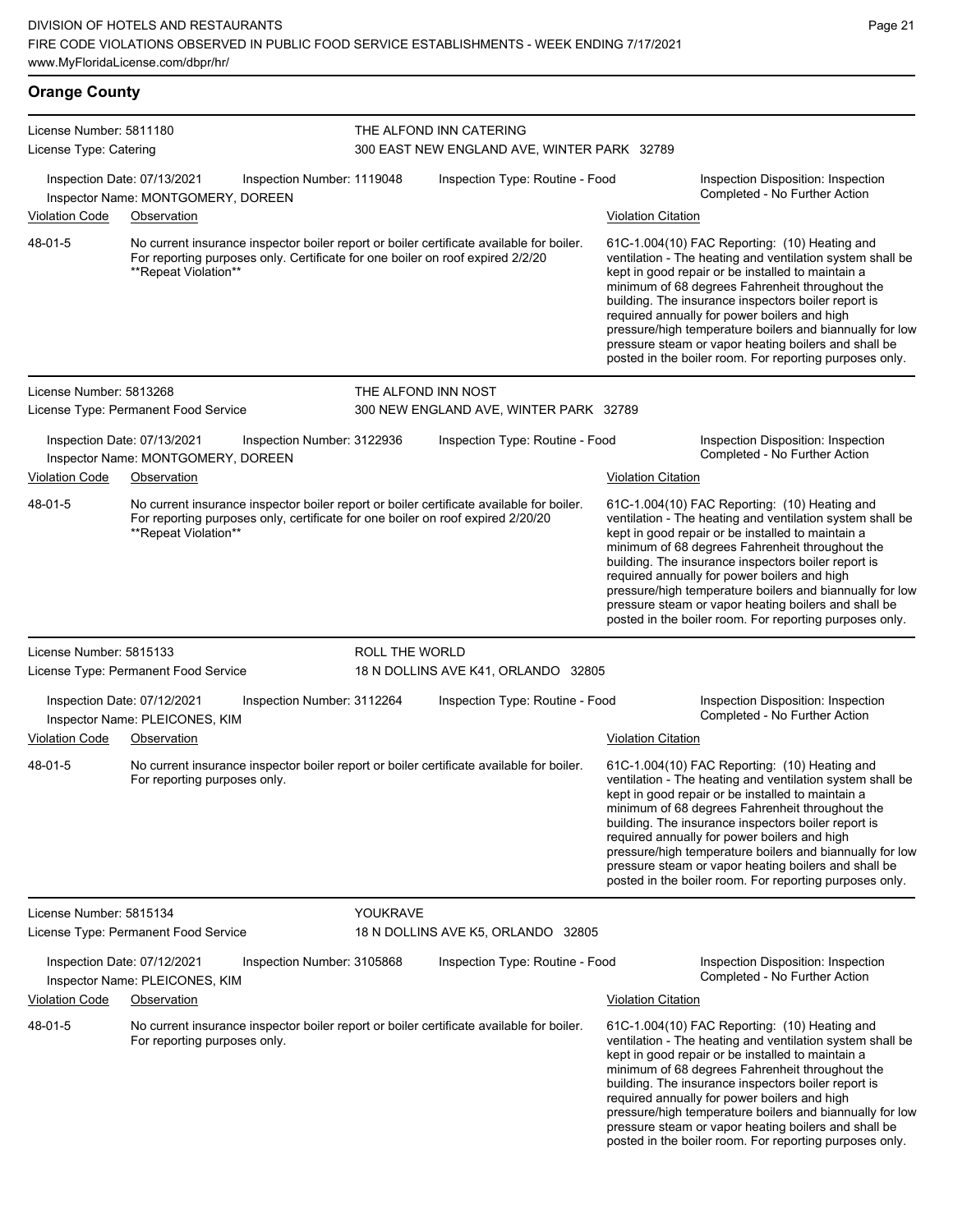#### **Orange County** License Number: 5815172 License Type: Permanent Food Service MARCO'S PIZZA 18 N DOLLINS AVE K20, ORLANDO 32805 Inspection Date: 07/12/2021 Inspection Number: 3099713 Inspection Type: Routine - Food Inspection Disposition: Inspection Completed - No Further Action Inspector Name: PLEICONES, KIM Violation Code Observation Violation Citation No current insurance inspector boiler report or boiler certificate available for boiler. For reporting purposes only. 61C-1.004(10) FAC Reporting: (10) Heating and ventilation - The heating and ventilation system shall be kept in good repair or be installed to maintain a minimum of 68 degrees Fahrenheit throughout the building. The insurance inspectors boiler report is required annually for power boilers and high pressure/high temperature boilers and biannually for low pressure steam or vapor heating boilers and shall be posted in the boiler room. For reporting purposes only. 48-01-5 License Number: 5815174 License Type: Permanent Food Service 18 N DOLLINS AVE ORL 18 N DOLLINS AVE K11, ORLANDO 32805 Inspection Date: 07/12/2021 Inspection Number: 3124489 Inspection Type: Routine - Food Inspection Disposition: Inspection<br>Inspector Name: PLEICONES KIM Inspector Name: PLEICONES, KIM Violation Code Observation Violation Citation No current insurance inspector boiler report or boiler certificate available for boiler. For reporting purposes only. For 2 boilers for the entire facility Input rating 1,500,000 61C-1.004(10) FAC Reporting: (10) Heating and ventilation - The heating and ventilation system shall be kept in good repair or be installed to maintain a minimum of 68 degrees Fahrenheit throughout the building. The insurance inspectors boiler report is required annually for power boilers and high pressure/high temperature boilers and biannually for low pressure steam or vapor heating boilers and shall be posted in the boiler room. For reporting purposes only. 48-01-5 License Number: 5815184 License Type: Permanent Food Service WING KINGZ, HAUTE BURGERS, BUENOS DIAS 18 N DOLLINS AVE K7, ORLANDO 32805 Inspection Date: 07/12/2021 Inspection Number: 3112091 Inspection Type: Routine - Food Inspection Disposition: Warning Inspector Name: PLEICONES, KIM Violation Code Observation Violation Citation No current insurance inspector boiler report or boiler certificate available for boiler. For reporting purposes only. 61C-1.004(10) FAC Reporting: (10) Heating and ventilation - The heating and ventilation system shall be kept in good repair or be installed to maintain a minimum of 68 degrees Fahrenheit throughout the building. The insurance inspectors boiler report is required annually for power boilers and high pressure/high temperature boilers and biannually for low pressure steam or vapor heating boilers and shall be posted in the boiler room. For reporting purposes only. 48-01-5 License Number: 5815216 License Type: Permanent Food Service ROLLING LOUD 18 N DOLLINS AVE K28, ORLANDO 32805 Inspection Date: 07/12/2021 Inspection Number: 3093582 Inspection Type: Routine - Food Inspection Disposition: Administrative complaint recommended Inspector Name: PLEICONES, KIM Violation Code Observation Violation Citation No current insurance inspector boiler report or boiler certificate available for boiler. For reporting purposes only. 61C-1.004(10) FAC Reporting: (10) Heating and ventilation - The heating and ventilation system shall be kept in good repair or be installed to maintain a minimum of 68 degrees Fahrenheit throughout the 48-01-5

building. The insurance inspectors boiler report is required annually for power boilers and high pressure/high temperature boilers and biannually for low pressure steam or vapor heating boilers and shall be posted in the boiler room. For reporting purposes only.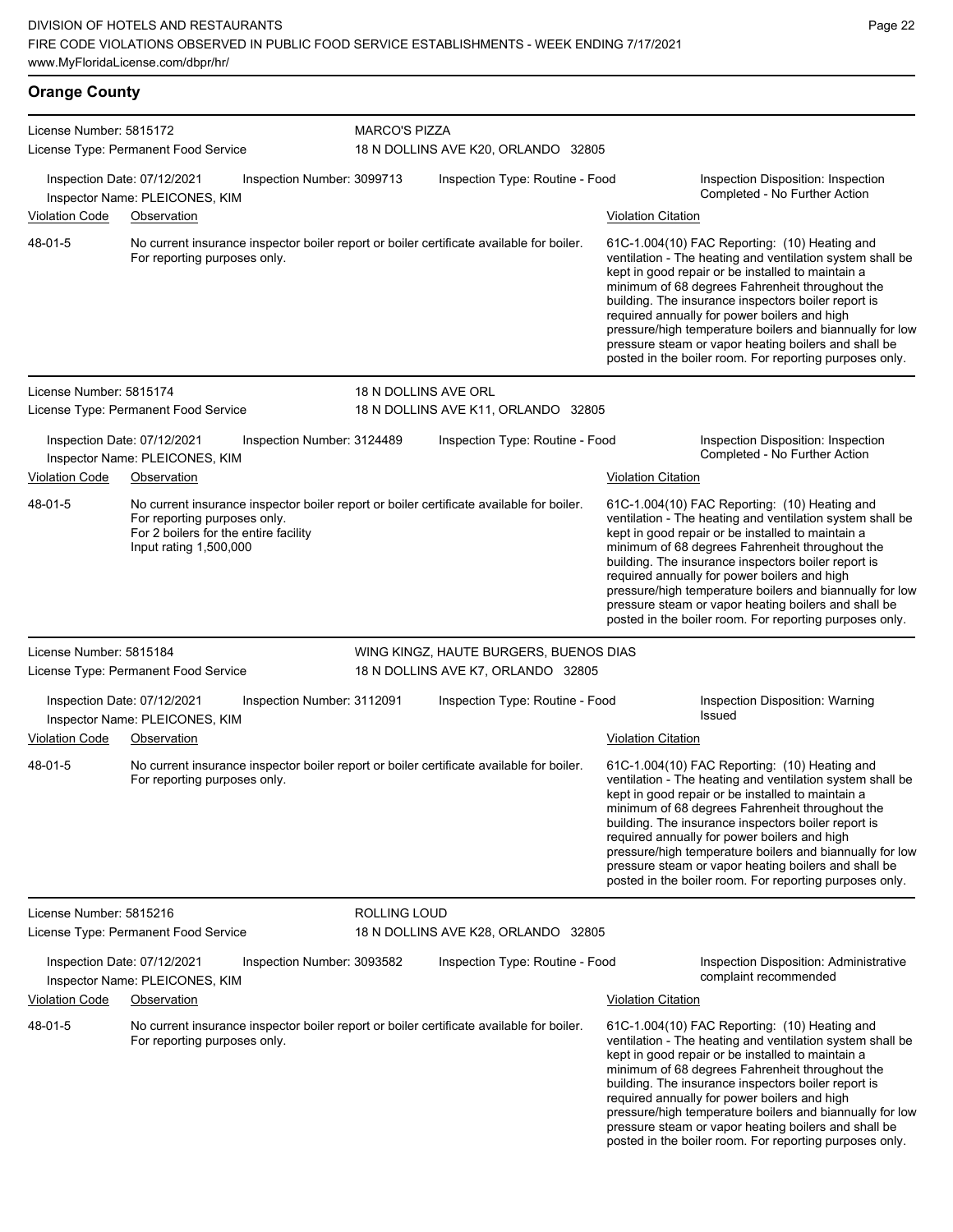| <b>Orange County</b>                                                                                                                                                                                                                                                                                                                               |                                                                                                                                                                                                                |                            |                                                                       |                                                                                                                                                                                                                                                                                                                                                                                                                                              |                                                                                                                                                                                                                                                                                                                                                                                                                            |  |
|----------------------------------------------------------------------------------------------------------------------------------------------------------------------------------------------------------------------------------------------------------------------------------------------------------------------------------------------------|----------------------------------------------------------------------------------------------------------------------------------------------------------------------------------------------------------------|----------------------------|-----------------------------------------------------------------------|----------------------------------------------------------------------------------------------------------------------------------------------------------------------------------------------------------------------------------------------------------------------------------------------------------------------------------------------------------------------------------------------------------------------------------------------|----------------------------------------------------------------------------------------------------------------------------------------------------------------------------------------------------------------------------------------------------------------------------------------------------------------------------------------------------------------------------------------------------------------------------|--|
| License Number: 5804053                                                                                                                                                                                                                                                                                                                            |                                                                                                                                                                                                                | <b>WENDY'S #4450</b>       |                                                                       |                                                                                                                                                                                                                                                                                                                                                                                                                                              |                                                                                                                                                                                                                                                                                                                                                                                                                            |  |
|                                                                                                                                                                                                                                                                                                                                                    | License Type: Permanent Food Service<br>Inspection Date: 07/14/2021<br>Inspector Name: JENKINS, JOSHUA                                                                                                         | Inspection Number: 3114727 | 11734 E COLONIAL DR, ORLANDO 32817<br>Inspection Type: Routine - Food |                                                                                                                                                                                                                                                                                                                                                                                                                                              | Inspection Disposition: Inspection<br>Completed - No Further Action                                                                                                                                                                                                                                                                                                                                                        |  |
| <b>Violation Code</b>                                                                                                                                                                                                                                                                                                                              | Observation                                                                                                                                                                                                    |                            |                                                                       | <b>Violation Citation</b>                                                                                                                                                                                                                                                                                                                                                                                                                    |                                                                                                                                                                                                                                                                                                                                                                                                                            |  |
| 46-01-4                                                                                                                                                                                                                                                                                                                                            | Marked exit/path to marked exit blocked. For reporting purposes only.<br>Rear exit blocked by rolling cart filled with cardboard and by 4-wheel moving dolly.<br>**Corrected On-Site**                         |                            |                                                                       | 509.032(2)(d) FS Reporting: (d) The division, or its<br>agent, shall notify the local firesafety authority or the<br>State Fire Marshal of any readily observable violation of<br>a rule adopted under chapter 633 which relates to public<br>lodging establishments or public food establishments,<br>and the identification of such violation does not require<br>any firesafety inspection certification. For reporting<br>purposes only. |                                                                                                                                                                                                                                                                                                                                                                                                                            |  |
| License Number: 5807506                                                                                                                                                                                                                                                                                                                            |                                                                                                                                                                                                                | CAFE TU TU TANGO           |                                                                       |                                                                                                                                                                                                                                                                                                                                                                                                                                              |                                                                                                                                                                                                                                                                                                                                                                                                                            |  |
|                                                                                                                                                                                                                                                                                                                                                    | License Type: Permanent Food Service                                                                                                                                                                           |                            | 8625 S INTERNATIONAL DR, ORLANDO 32819                                |                                                                                                                                                                                                                                                                                                                                                                                                                                              |                                                                                                                                                                                                                                                                                                                                                                                                                            |  |
|                                                                                                                                                                                                                                                                                                                                                    | Inspection Date: 07/14/2021<br>Inspector Name: BACHOO, SAVITRI                                                                                                                                                 | Inspection Number: 3140115 | Inspection Type: Complaint Full                                       |                                                                                                                                                                                                                                                                                                                                                                                                                                              | Inspection Disposition: Warning<br>Issued                                                                                                                                                                                                                                                                                                                                                                                  |  |
| <b>Violation Code</b>                                                                                                                                                                                                                                                                                                                              | Observation                                                                                                                                                                                                    |                            |                                                                       | <b>Violation Citation</b>                                                                                                                                                                                                                                                                                                                                                                                                                    |                                                                                                                                                                                                                                                                                                                                                                                                                            |  |
| 45-04-4                                                                                                                                                                                                                                                                                                                                            | Use of cooking equipment producing grease laden vapors/smoke with no hood<br>suppression system installed. Notified Fire AHJ. For reporting purposes only.<br>Table top fryer being used in the pizza station. |                            |                                                                       | purposes only.                                                                                                                                                                                                                                                                                                                                                                                                                               | 509.032(2)(d) FS Reporting: (d) The division, or its<br>agent, shall notify the local firesafety authority or the<br>State Fire Marshal of any readily observable violation of<br>a rule adopted under chapter 633 which relates to public<br>lodging establishments or public food establishments,<br>and the identification of such violation does not require<br>any firesafety inspection certification. For reporting |  |
| 45-04-4<br>- From initial inspection : Use of cooking equipment producing grease laden<br>vapors/smoke with no hood suppression system installed. Notified Fire AHJ. For<br>reporting purposes only.<br>Table top fryer being used in the pizza station. - From follow-up inspection<br>2021-07-15: Fryer is still at location. ** Time Extended** |                                                                                                                                                                                                                |                            |                                                                       |                                                                                                                                                                                                                                                                                                                                                                                                                                              | 509.032(2)(d) FS Reporting: (d) The division, or its<br>agent, shall notify the local firesafety authority or the<br>State Fire Marshal of any readily observable violation of<br>a rule adopted under chapter 633 which relates to public<br>lodging establishments or public food establishments,                                                                                                                        |  |

or the blation of to public lodging establishments or public food establishments, and the identification of such violation does not require any firesafety inspection certification. For reporting

|                                                                         |                                                                |                                                                     |                                               |                                                                                     | purposes only.            |                                                                                                                                                                                                                                                                                                                                                                                                                            |
|-------------------------------------------------------------------------|----------------------------------------------------------------|---------------------------------------------------------------------|-----------------------------------------------|-------------------------------------------------------------------------------------|---------------------------|----------------------------------------------------------------------------------------------------------------------------------------------------------------------------------------------------------------------------------------------------------------------------------------------------------------------------------------------------------------------------------------------------------------------------|
| License Number: 5855437<br>License Type: Mobile Food Dispensing Vehicle |                                                                |                                                                     | <b>MR FROD PIZZA</b>                          |                                                                                     |                           |                                                                                                                                                                                                                                                                                                                                                                                                                            |
|                                                                         |                                                                |                                                                     | 5001 W SANDLAKE ROAD, VIN 1454, ORLANDO 32819 |                                                                                     |                           |                                                                                                                                                                                                                                                                                                                                                                                                                            |
|                                                                         | Inspection Date: 07/13/2021<br>Inspector Name: KOSTELNY, ROGER | Inspection Number: 1236404                                          |                                               | Inspection Type: Food-Licensing Inspection                                          |                           | Inspection Disposition: Inspection<br>Completed - No Further Action                                                                                                                                                                                                                                                                                                                                                        |
| Violation Code                                                          | Observation                                                    |                                                                     |                                               |                                                                                     | <b>Violation Citation</b> |                                                                                                                                                                                                                                                                                                                                                                                                                            |
| 48-04-4                                                                 | of the building. For reporting purposes only.                  | By reach in cooler. Operator placed outside. ** Corrected On-Site** |                                               | Propane tank (larger than 2.7 lb. water capacity/1 lb. gas capacity) located inside |                           | 509.032(2)(d) FS Reporting: (d) The division, or its<br>agent, shall notify the local firesafety authority or the<br>State Fire Marshal of any readily observable violation of<br>a rule adopted under chapter 633 which relates to public<br>lodging establishments or public food establishments,<br>and the identification of such violation does not require<br>any firesafety inspection certification. For reporting |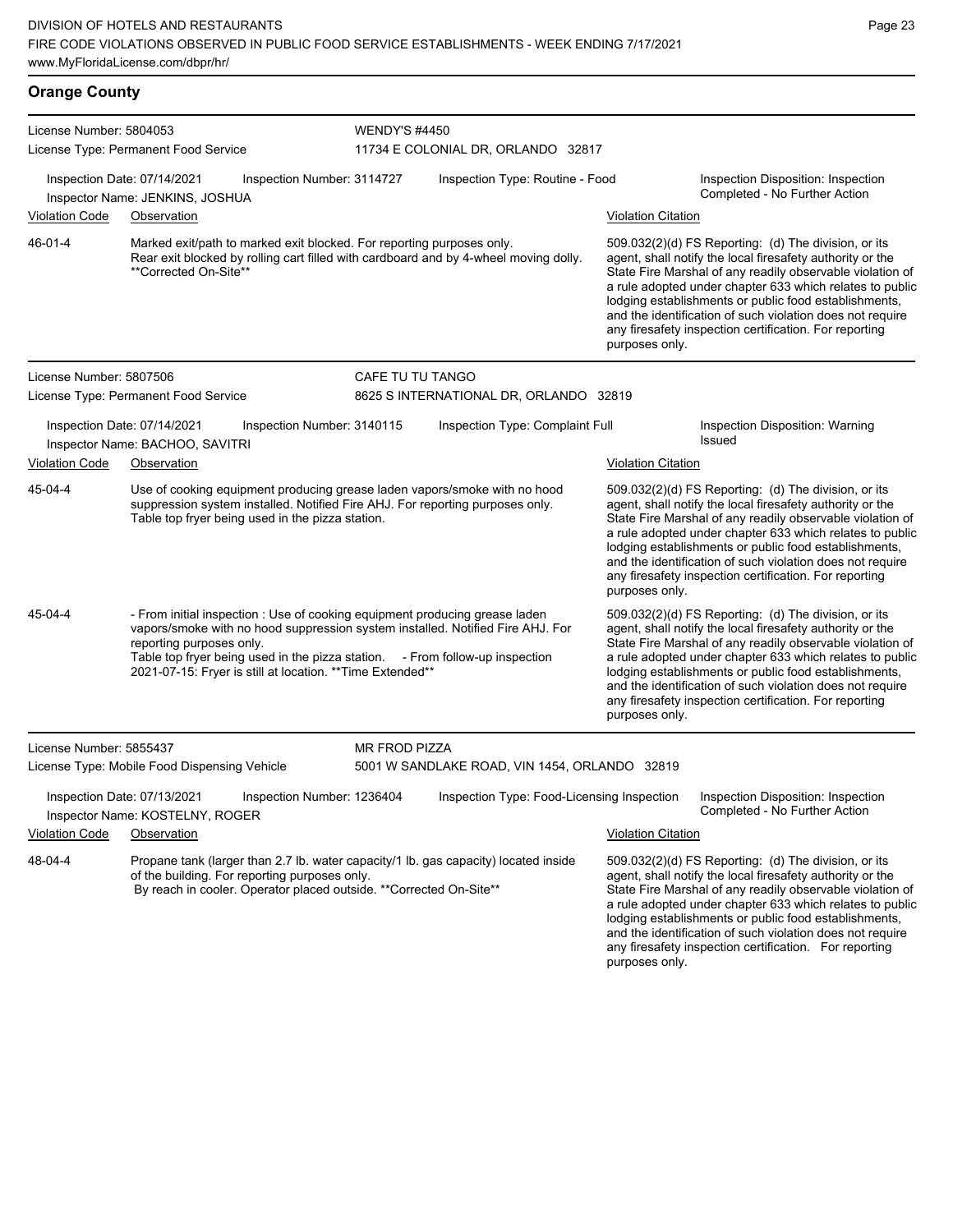| <b>Orange County</b>    |                                                                                                                                                                                                            |                            |                                                                                                                                                                                   |                                 |                                                                                                                                                |                                                                                                                                                                                                                                                                                                                                                                                                                                                                                                          |  |
|-------------------------|------------------------------------------------------------------------------------------------------------------------------------------------------------------------------------------------------------|----------------------------|-----------------------------------------------------------------------------------------------------------------------------------------------------------------------------------|---------------------------------|------------------------------------------------------------------------------------------------------------------------------------------------|----------------------------------------------------------------------------------------------------------------------------------------------------------------------------------------------------------------------------------------------------------------------------------------------------------------------------------------------------------------------------------------------------------------------------------------------------------------------------------------------------------|--|
| License Number: 5811591 | License Type: Permanent Food Service                                                                                                                                                                       |                            | MCDONALDS RESTAURANTS OF FLORIDA INC<br>10701 NARCOOSSEE RD, ORLANDO 32827                                                                                                        |                                 |                                                                                                                                                |                                                                                                                                                                                                                                                                                                                                                                                                                                                                                                          |  |
| <b>Violation Code</b>   | Inspection Date: 07/12/2021<br>Inspector Name: ALVIS, DAVID                                                                                                                                                | Inspection Number: 3092203 |                                                                                                                                                                                   | Inspection Type: Routine - Food |                                                                                                                                                | Inspection Disposition: Inspection<br>Completed - No Further Action                                                                                                                                                                                                                                                                                                                                                                                                                                      |  |
| 46-01-4                 | Observation<br>Marked exit/path to marked exit blocked. For reporting purposes only.<br>- trash can filled with boxes ** Corrected On-Site** ** Repeat Violation**                                         |                            |                                                                                                                                                                                   |                                 | <b>Violation Citation</b><br>509.032(2)(d) FS Reporting: (d) The division, or its<br>agent, shall notify the local firesafety authority or the |                                                                                                                                                                                                                                                                                                                                                                                                                                                                                                          |  |
|                         |                                                                                                                                                                                                            |                            |                                                                                                                                                                                   |                                 | purposes only.                                                                                                                                 | State Fire Marshal of any readily observable violation of<br>a rule adopted under chapter 633 which relates to public<br>lodging establishments or public food establishments,<br>and the identification of such violation does not require<br>any firesafety inspection certification. For reporting                                                                                                                                                                                                    |  |
| License Number: 5807780 |                                                                                                                                                                                                            |                            | <b>CHEVYS FRESH MEX</b>                                                                                                                                                           |                                 |                                                                                                                                                |                                                                                                                                                                                                                                                                                                                                                                                                                                                                                                          |  |
|                         | License Type: Permanent Food Service                                                                                                                                                                       |                            | 12547 SR 535, LAKE BUENA VISTA 32830                                                                                                                                              |                                 |                                                                                                                                                |                                                                                                                                                                                                                                                                                                                                                                                                                                                                                                          |  |
|                         | Inspection Date: 07/13/2021<br>Inspector Name: SPEIGHTS, BLANCHIE MACHELLE                                                                                                                                 | Inspection Number: 3092355 | Inspection Type: Routine - Food                                                                                                                                                   |                                 |                                                                                                                                                | Inspection Disposition: Inspection<br>Completed - No Further Action                                                                                                                                                                                                                                                                                                                                                                                                                                      |  |
| <b>Violation Code</b>   | Observation                                                                                                                                                                                                |                            |                                                                                                                                                                                   |                                 | <b>Violation Citation</b>                                                                                                                      |                                                                                                                                                                                                                                                                                                                                                                                                                                                                                                          |  |
| 48-01-5                 | For reporting purposes only.<br>Checked boiler certification has expired 3/2021                                                                                                                            |                            | No current insurance inspector boiler report or boiler certificate available for boiler.                                                                                          |                                 |                                                                                                                                                | 61C-1.004(10) FAC Reporting: (10) Heating and<br>ventilation - The heating and ventilation system shall be<br>kept in good repair or be installed to maintain a<br>minimum of 68 degrees Fahrenheit throughout the<br>building. The insurance inspectors boiler report is<br>required annually for power boilers and high<br>pressure/high temperature boilers and biannually for low<br>pressure steam or vapor heating boilers and shall be<br>posted in the boiler room. For reporting purposes only. |  |
| License Number: 5808500 |                                                                                                                                                                                                            |                            | EL MERCADO DE CORONADO                                                                                                                                                            |                                 |                                                                                                                                                |                                                                                                                                                                                                                                                                                                                                                                                                                                                                                                          |  |
|                         | License Type: Permanent Food Service                                                                                                                                                                       |                            | 1000 W BUENA VISTA DR, LAKE BUENA VISTA 328301000                                                                                                                                 |                                 |                                                                                                                                                |                                                                                                                                                                                                                                                                                                                                                                                                                                                                                                          |  |
|                         | Inspection Date: 07/14/2021<br>Inspector Name: SPEIGHTS, BLANCHIE MACHELLE                                                                                                                                 | Inspection Number: 3134309 | Inspection Type: Routine - Food                                                                                                                                                   |                                 |                                                                                                                                                | Inspection Disposition: Inspection<br>Completed - No Further Action                                                                                                                                                                                                                                                                                                                                                                                                                                      |  |
| <b>Violation Code</b>   | Observation                                                                                                                                                                                                |                            |                                                                                                                                                                                   |                                 | <b>Violation Citation</b>                                                                                                                      |                                                                                                                                                                                                                                                                                                                                                                                                                                                                                                          |  |
| 47-03-4                 | area(gluten free) For reporting purposes only.                                                                                                                                                             |                            | Observed electrical extension cord used for two waffle irons in the front service<br>Engineering notify concerning electrical cord. ** Corrective Action Taken**                  |                                 | purposes only.                                                                                                                                 | 509.032(2)(d) FS Reporting: (d) The division, or its<br>agent, shall notify the local firesafety authority or the<br>State Fire Marshal of any readily observable violation of<br>a rule adopted under chapter 633 which relates to public<br>lodging establishments or public food establishments,<br>and the identification of such violation does not require<br>any firesafety inspection certification. For reporting                                                                               |  |
| License Number: 5812945 | License Type: Permanent Food Service                                                                                                                                                                       |                            | THE OCOEE TACO COMPANY<br>40 TAYLOR ST, OCOEE 34761                                                                                                                               |                                 |                                                                                                                                                |                                                                                                                                                                                                                                                                                                                                                                                                                                                                                                          |  |
|                         | Inspection Date: 07/15/2021<br>Inspector Name: GREENE, MARVIN                                                                                                                                              | Inspection Number: 2986397 | Inspection Type: Routine - Food                                                                                                                                                   |                                 |                                                                                                                                                | Inspection Disposition: Call Back -<br>Extension given, pending                                                                                                                                                                                                                                                                                                                                                                                                                                          |  |
| <b>Violation Code</b>   | <u>Observation</u>                                                                                                                                                                                         |                            |                                                                                                                                                                                   |                                 | Violation Citation                                                                                                                             |                                                                                                                                                                                                                                                                                                                                                                                                                                                                                                          |  |
| 45-04-4                 | reporting purposes only.<br>Small fryer being used on table next to ice machine. ** Repeat Violation**<br>follow-up inspection 2021-06-14: ** Time Extended**<br>inspection 2021-07-15: ** Time Extended** |                            | - From initial inspection : Use of cooking equipment producing grease laden<br>vapors/smoke with no hood suppression system installed. Notified Fire AHJ. For<br>- From follow-up | - From                          |                                                                                                                                                | 509.032(2)(d) FS Reporting: (d) The division, or its<br>agent, shall notify the local firesafety authority or the<br>State Fire Marshal of any readily observable violation of<br>a rule adopted under chapter 633 which relates to public<br>lodging establishments or public food establishments,<br>and the identification of such violation does not require                                                                                                                                         |  |

any firesafety inspection certification. For reporting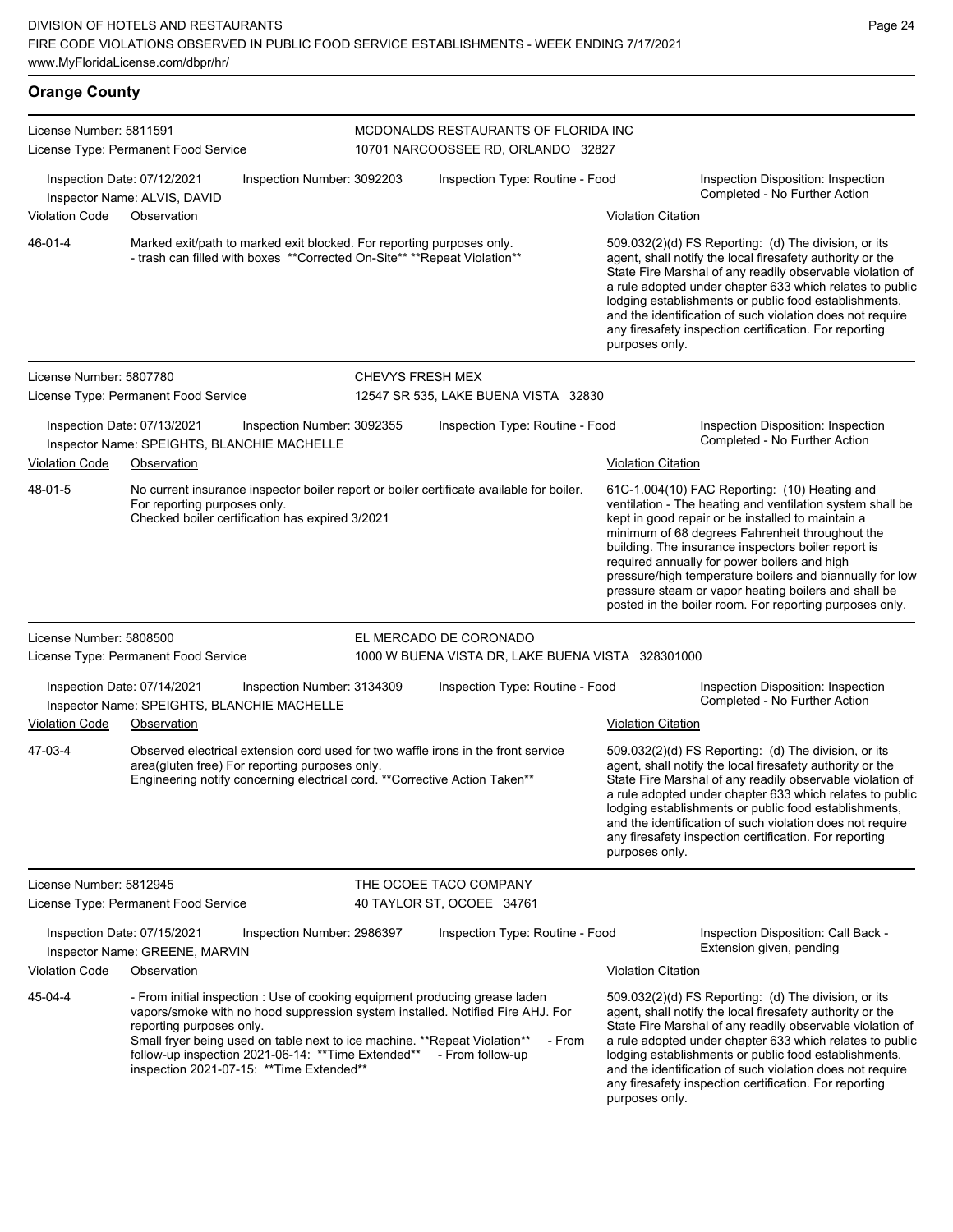### **Pinellas County**

| License Number: 6217553                                                                                                                                              | License Type: Permanent Food Service                                                                                                                        |                            | <b>CITY'S BISTRO</b><br>695 CENTRAL AVE, ST. PETERSBURG 33701 |                                                                                                                                                                                                                                                                                                                                                                                                                                              |                                                                                                                                                                                                                                                                                                                           |                                                                     |  |
|----------------------------------------------------------------------------------------------------------------------------------------------------------------------|-------------------------------------------------------------------------------------------------------------------------------------------------------------|----------------------------|---------------------------------------------------------------|----------------------------------------------------------------------------------------------------------------------------------------------------------------------------------------------------------------------------------------------------------------------------------------------------------------------------------------------------------------------------------------------------------------------------------------------|---------------------------------------------------------------------------------------------------------------------------------------------------------------------------------------------------------------------------------------------------------------------------------------------------------------------------|---------------------------------------------------------------------|--|
|                                                                                                                                                                      | Inspection Date: 07/16/2021<br>Inspector Name: VILLEGAS, TATTYANA                                                                                           | Inspection Number: 3127547 | Inspection Type: Routine - Food                               |                                                                                                                                                                                                                                                                                                                                                                                                                                              |                                                                                                                                                                                                                                                                                                                           | Inspection Disposition: Inspection<br>Completed - No Further Action |  |
| <b>Violation Code</b>                                                                                                                                                | Observation                                                                                                                                                 |                            |                                                               |                                                                                                                                                                                                                                                                                                                                                                                                                                              | <b>Violation Citation</b>                                                                                                                                                                                                                                                                                                 |                                                                     |  |
| 45-05-4                                                                                                                                                              | Portable fire extinguisher missing from its designated location. For reporting<br>purposes only.<br>Panini press for cooking proteins. **Repeat Violation** |                            |                                                               | 509.032(2)(d) FS Reporting: (d) The division, or its<br>agent, shall notify the local firesafety authority or the<br>State Fire Marshal of any readily observable violation of<br>a rule adopted under chapter 633 which relates to public<br>lodging establishments or public food establishments,<br>and the identification of such violation does not require<br>any firesafety inspection certification. For reporting<br>purposes only. |                                                                                                                                                                                                                                                                                                                           |                                                                     |  |
| License Number: 6211849                                                                                                                                              |                                                                                                                                                             |                            |                                                               | <b>MARRIOTT KOKOMOS GRILL</b>                                                                                                                                                                                                                                                                                                                                                                                                                |                                                                                                                                                                                                                                                                                                                           |                                                                     |  |
|                                                                                                                                                                      | License Type: Permanent Food Service                                                                                                                        |                            |                                                               | 1201 GULF BLVD, CLEARWATER BEACH 33767                                                                                                                                                                                                                                                                                                                                                                                                       |                                                                                                                                                                                                                                                                                                                           |                                                                     |  |
|                                                                                                                                                                      | Inspection Date: 07/12/2021<br>Inspector Name: KOUSTIS, TIMOTHY                                                                                             | Inspection Number: 3102843 |                                                               | Inspection Type: Routine - Food                                                                                                                                                                                                                                                                                                                                                                                                              |                                                                                                                                                                                                                                                                                                                           | Inspection Disposition: Inspection<br>Completed - No Further Action |  |
| <b>Violation Code</b><br>Observation                                                                                                                                 |                                                                                                                                                             |                            |                                                               |                                                                                                                                                                                                                                                                                                                                                                                                                                              | <b>Violation Citation</b>                                                                                                                                                                                                                                                                                                 |                                                                     |  |
| 48-01-5<br>No current insurance inspector boiler report or boiler certificate available for boiler.<br>For reporting purposes only. 3 out of 4 certificates expired. |                                                                                                                                                             |                            |                                                               |                                                                                                                                                                                                                                                                                                                                                                                                                                              | 61C-1.004(10) FAC Reporting: (10) Heating and<br>ventilation - The heating and ventilation system shall be<br>kept in good repair or be installed to maintain a<br>minimum of 68 degrees Fahrenheit throughout the<br>building. The insurance inspectors boiler report is<br>required annually for power boilers and high |                                                                     |  |

pressure/high temperature boilers and biannually for low pressure steam or vapor heating boilers and shall be posted in the boiler room. For reporting purposes only.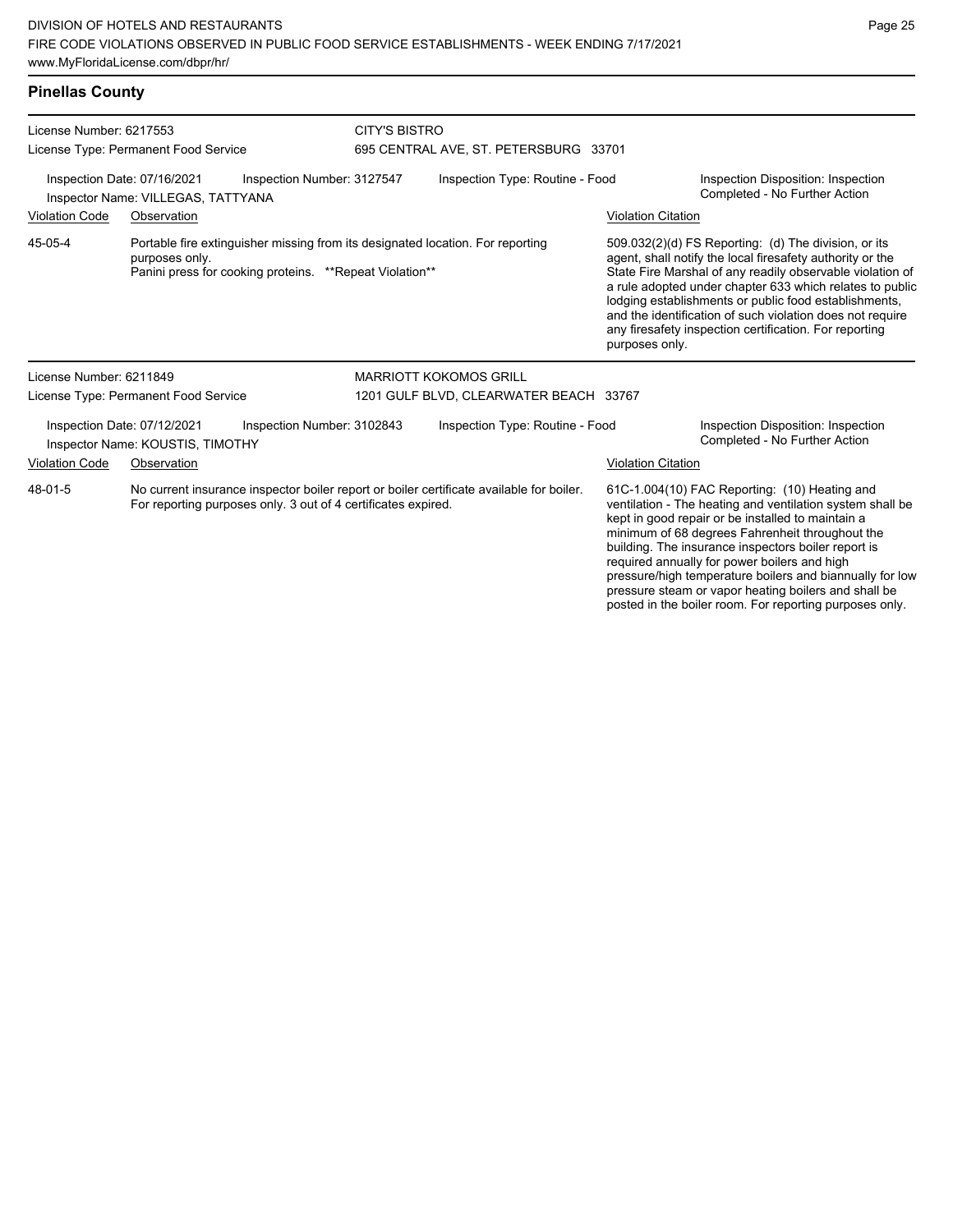posted in the boiler room. For reporting purposes only.

| <b>Sarasota County</b>                                          |                                                                                                                                                           |                            |                                                               |                                 |                                                                                                                                                                                                                                                                                                                                                                                                                                               |                                                                     |
|-----------------------------------------------------------------|-----------------------------------------------------------------------------------------------------------------------------------------------------------|----------------------------|---------------------------------------------------------------|---------------------------------|-----------------------------------------------------------------------------------------------------------------------------------------------------------------------------------------------------------------------------------------------------------------------------------------------------------------------------------------------------------------------------------------------------------------------------------------------|---------------------------------------------------------------------|
| License Number: 6804413<br>License Type: Permanent Food Service |                                                                                                                                                           |                            | HAMPTON INN SARASOTA<br>5995 CATTLERIDGE BLVD, SARASOTA 34232 |                                 |                                                                                                                                                                                                                                                                                                                                                                                                                                               |                                                                     |
|                                                                 | Inspection Date: 07/16/2021<br>Inspector Name: HELGESON, ERIC                                                                                             | Inspection Number: 3095790 |                                                               | Inspection Type: Routine - Food |                                                                                                                                                                                                                                                                                                                                                                                                                                               | Inspection Disposition: Inspection<br>Completed - No Further Action |
| <b>Violation Code</b>                                           | Observation                                                                                                                                               |                            |                                                               |                                 | <b>Violation Citation</b>                                                                                                                                                                                                                                                                                                                                                                                                                     |                                                                     |
| 48-01-5                                                         | No current insurance inspector boiler report or boiler certificate available for boiler.<br>For reporting purposes only.<br>Certificate expired 07/15/21. |                            |                                                               |                                 | 61C-1.004(10) FAC Reporting: (10) Heating and<br>ventilation - The heating and ventilation system shall be<br>kept in good repair or be installed to maintain a<br>minimum of 68 degrees Fahrenheit throughout the<br>building. The insurance inspectors boiler report is<br>required annually for power boilers and high<br>pressure/high temperature boilers and biannually for low<br>pressure steam or vapor heating boilers and shall be |                                                                     |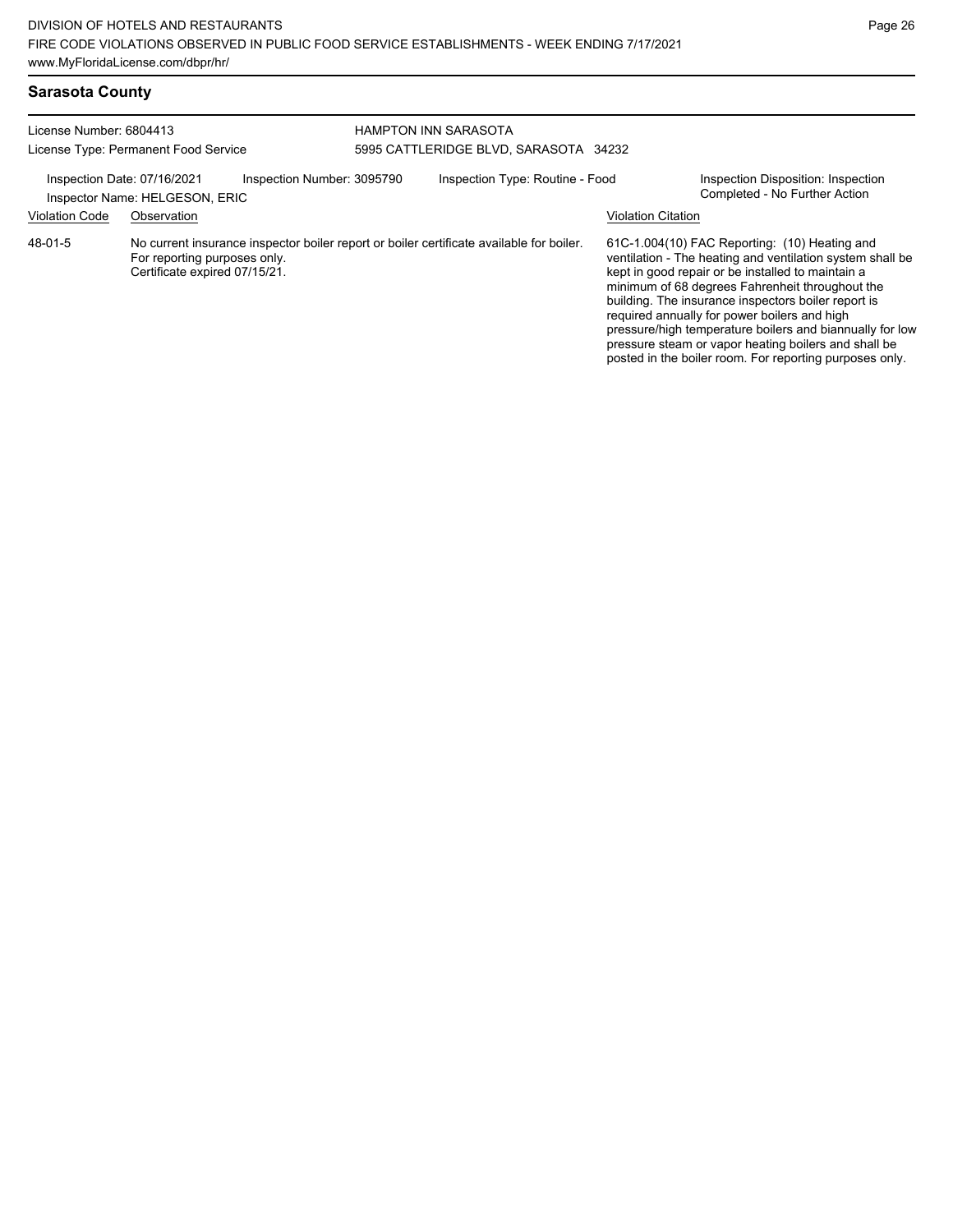# **St. Lucie County**

| License Number: 6600768<br>License Type: Permanent Food Service                            |             |                                                                       | TROPICAL SMOOTHIE CAFE<br>6632 S FEDERAL HIGHWAY, PORT ST LUCIE 34952 |                                 |                                                                                                                                                                                                                                                                                                                                                                                                                                              |                                           |  |
|--------------------------------------------------------------------------------------------|-------------|-----------------------------------------------------------------------|-----------------------------------------------------------------------|---------------------------------|----------------------------------------------------------------------------------------------------------------------------------------------------------------------------------------------------------------------------------------------------------------------------------------------------------------------------------------------------------------------------------------------------------------------------------------------|-------------------------------------------|--|
| Inspection Number: 3102667<br>Inspection Date: 07/13/2021<br>Inspector Name: HYNES, MONICA |             |                                                                       |                                                                       | Inspection Type: Routine - Food |                                                                                                                                                                                                                                                                                                                                                                                                                                              | Inspection Disposition: Warning<br>Issued |  |
| <b>Violation Code</b>                                                                      | Observation |                                                                       |                                                                       |                                 | <b>Violation Citation</b>                                                                                                                                                                                                                                                                                                                                                                                                                    |                                           |  |
| $46 - 01 - 4$                                                                              |             | Marked exit/path to marked exit blocked. For reporting purposes only. |                                                                       |                                 | 509.032(2)(d) FS Reporting: (d) The division, or its<br>agent, shall notify the local firesafety authority or the<br>State Fire Marshal of any readily observable violation of<br>a rule adopted under chapter 633 which relates to public<br>lodging establishments or public food establishments,<br>and the identification of such violation does not require<br>any firesafety inspection certification. For reporting<br>purposes only. |                                           |  |